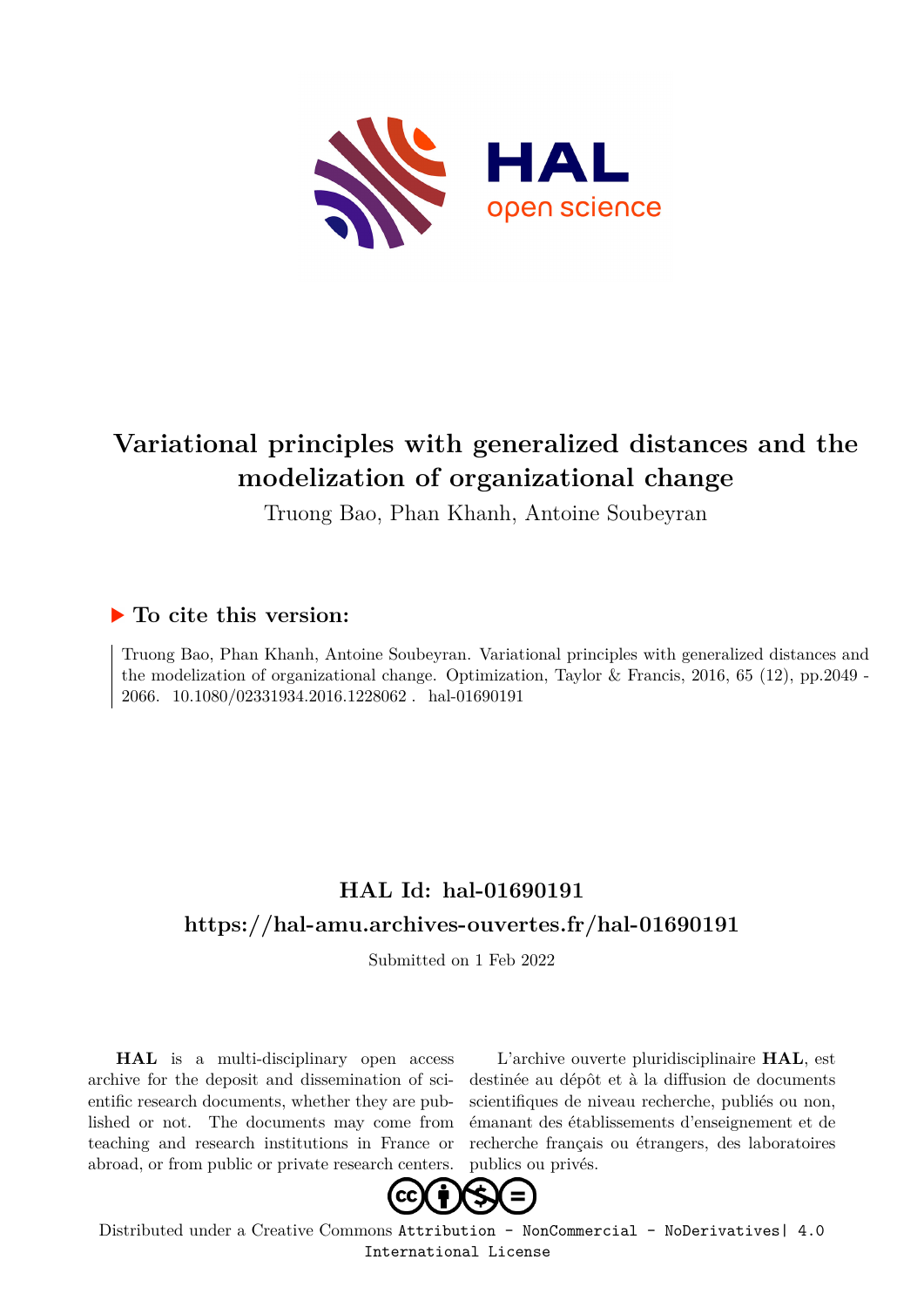#### RESEARCH ARTICLE

### Variational Principles with Generalized Distances and the Modelization of Organizational Change

Truong Q. Bao<sup>a\*</sup>, Phan Q. Khanh<sup>b</sup>, and Antoine Soubeyran<sup>c</sup>

<sup>a</sup>Department of Mathematics & Computer Science, Northern Michigan University, Michigan, USA; <sup>b</sup>International University, Vietnam National University Ho Chi Minh, VIETNAM; <sup>c</sup>Aix-Marseille School of Economics, Aix-Marseille University, CNRS & EHESS, Marseille, FRANCE

This paper has a two-fold focus. The mathematical aspect of the paper shows that new and existing quasimetric and weak τ-distance versions of Ekeland's variational principle are equivalent in the sense that one implies the other, and so are their corresponding fixed-point results. The practical aspect of the paper, using a recent variational rationality approach of human behavior, offers a model of organizational change, where generalized distances model inertia in terms of resistance to change. The formation and breaking of routines relative to hiring and firing workers will be used to illustrate the obtained results.

Keywords: Ekeland's variational principle, Caristi's fixed-point theorem, quasimetric,  $w$ -distance,  $\tau$ -distance, variational rationality.

AMS Subject Classification: 49J53, 49J52, 47J30, 54H25, 90C29, 90C30.

#### 1. Introduction

Ekeland's variational principle (abbrev. EVP) [1] is one of the most important results in nonlinear analysis; it allows us to study minimization problems in the case where the lower level set of a minimization problem is not compact. Roughly speaking, starting at an approximate solution of a lower semicontinuous function, we can find a better approximate solution of the given function which is the unique solution of a perturbed function defined as a sum of the given function and a 'weighted' distance. Although many extensions of EVP have been given, very few justification on the importance and need of such extensions in practical applications exist except [2] in Computer Sciences and [3, 4] in Behavioral Sciences.

A recent variational rationality approach in human behaviors dynamics [5, 6] has shown how EVP represents a benchmark case to examine how agents and organizations, before succeeding to reach their final goals, must accept to follow a succession of worthwhile stays and changes. A change is worthwhile if motivation to change is proportionally higher than resistance to change; the reverse for a stay.

On the application side, this paper offers a model of organizational change where generalized distances model inertia in terms of resistance to change. It is illustrated by the formation and breaking of routines relative to hiring and firing workers.

<sup>∗</sup>Corresponding author. Email: btruong@nmu.edu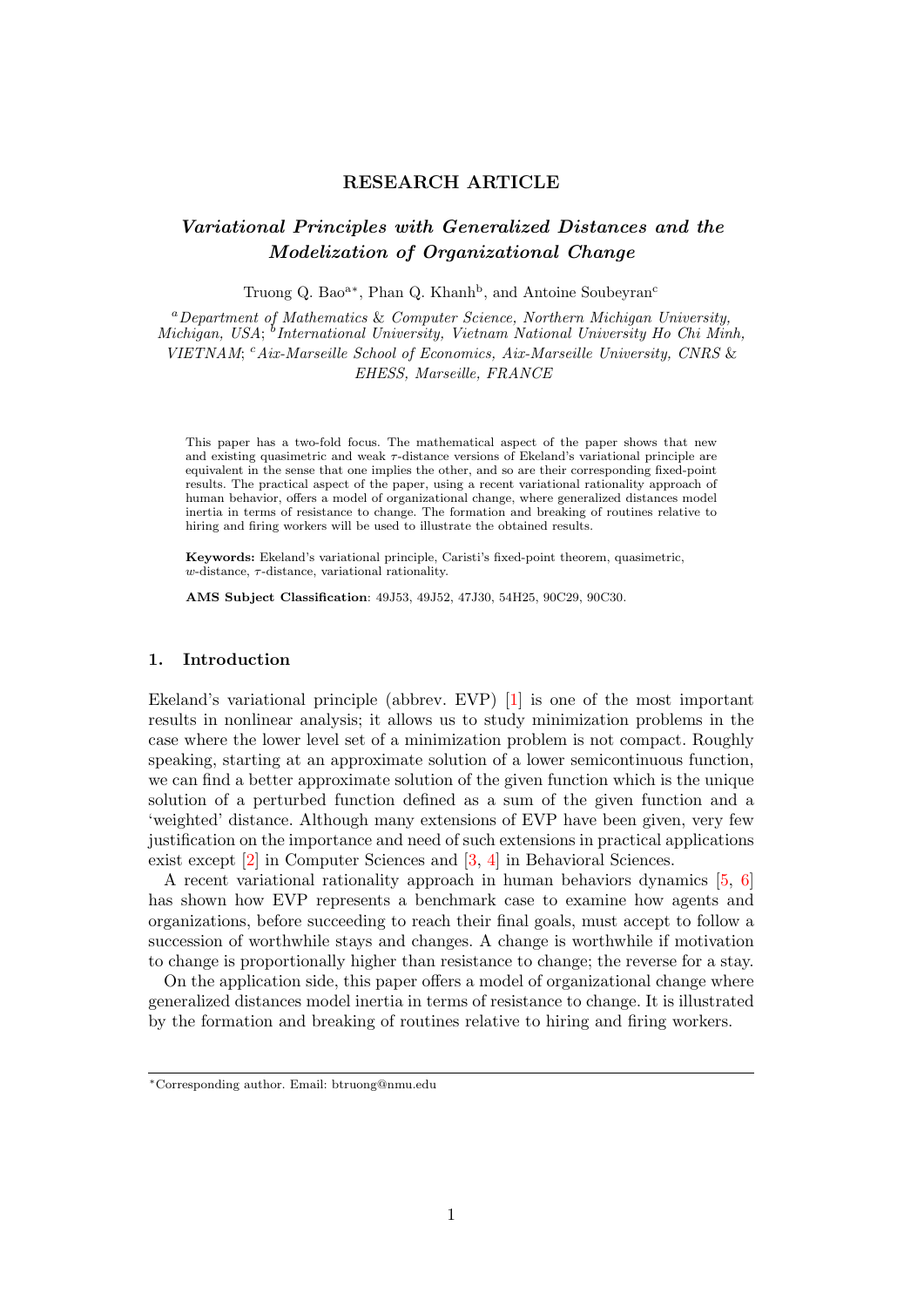By now, a large number of equivalences and extensions of EVP are known in the literature. On one hand, the original EVP is equivalent to Caristi's fixed-point theorem (abbrev. CFPT) [7], Takahashi's minimal point theorem [8], the nonempty intersection theorem  $[9]$ , the drop theorem  $[10]$ , the petal theorem  $[11]$ , the equilibrium theorem [9], etc. On the other hand, its equivalents and itself have been extensively generalized in many directions in order to fit a new setting or a particular application including to vector- and set-valued cost functions, quasimetrics, w-distances,  $\tau$ -distances, etc.

In [12], Bao and Khanh proved that many generalizations of EVP including Zhong's result in [13] are equivalent to the original EVP. Since then, many new extensions of EVP with w-distances,  $\tau$ -distances,  $\tau$ -functions, and weak  $\tau$ -functions were added into the literature; the distance used in [13] is of any kind of these generalized distances.

In [14], Kada, Suzuki and Takahashi introduced a generalized distance (called by them  $w\text{-}distance$  and proved that both EVP and CFPT hold when a  $w\text{-}distance$ plays the role of the metric in the original result. Several years later, Suzuki [15] generalized both w-distance and Tataru's distance  $[16]$  to  $\tau$ -distance and justified that the Banach fixed-point theorem (known also as the contraction principle) holds with  $\tau$ -distances. Recently, Lin and Du [17] established a  $\tau$ -function version of EVP while Khanh and Quy [18, 19] formulated a weak  $\tau$ -function version. All of these results were studied in complete metric spaces.

In this paper, we revisite the question "Are several recent generalizations of Ekeland's variational principle more general than the original principle?" in [12]. We do even more. We show that almost all (if not ALL) versions of EVP with generalized distances in a underlying metric space can be extended to a quasimetric setting and that they are equivalent to the quasimetric version of EVP in [4, Corollary 3.3]. It is worth mentioning that the topology induced by a quasimetric is not automatic to be Hausdorff and that such a requirement was missed in the formulation and proof of a quasimetric generalization of EVP in [20].

This paper has a two-fold focus: the equivalence between a quasimetric version of EVP and a weak  $\tau$ -distance one and the need of such extensions for possible applications to the formation and breaking of routines relative to hiring and firing workers. The rest of the paper is organized as follows. Section 2 presents preliminaries on quasimetrics, w-distances,  $\tau$ -functions,  $\tau$ -distances, and weak  $\tau$ -distances. Section 3 contains two more 'general' but equivalent versions of EVP corresponding to quasimetrics and weak  $\tau$ -distances. One of them is equivalent to the other and to many existing versions of EVP in the literature. Section 4 is devoted to formulate generalized versions of CFPT which are equivalent to the corresponding EVP results obtained in Section 3. Section 5 focuses attention on behavioral motivations for generalized versions of EVP and what the obtained results add to applications in Behavioral Sciences.

#### 2. Preliminaries

In this section, we present several kinds of generalized distances used in variational principles in order to model resistance to change in the context of organizational change. Let us recall the definition of quasimetric spaces and notions of convergence, closedness, limit, completeness, and Hausdorff topological property in these spaces; cf. [3, 4, 20, 21].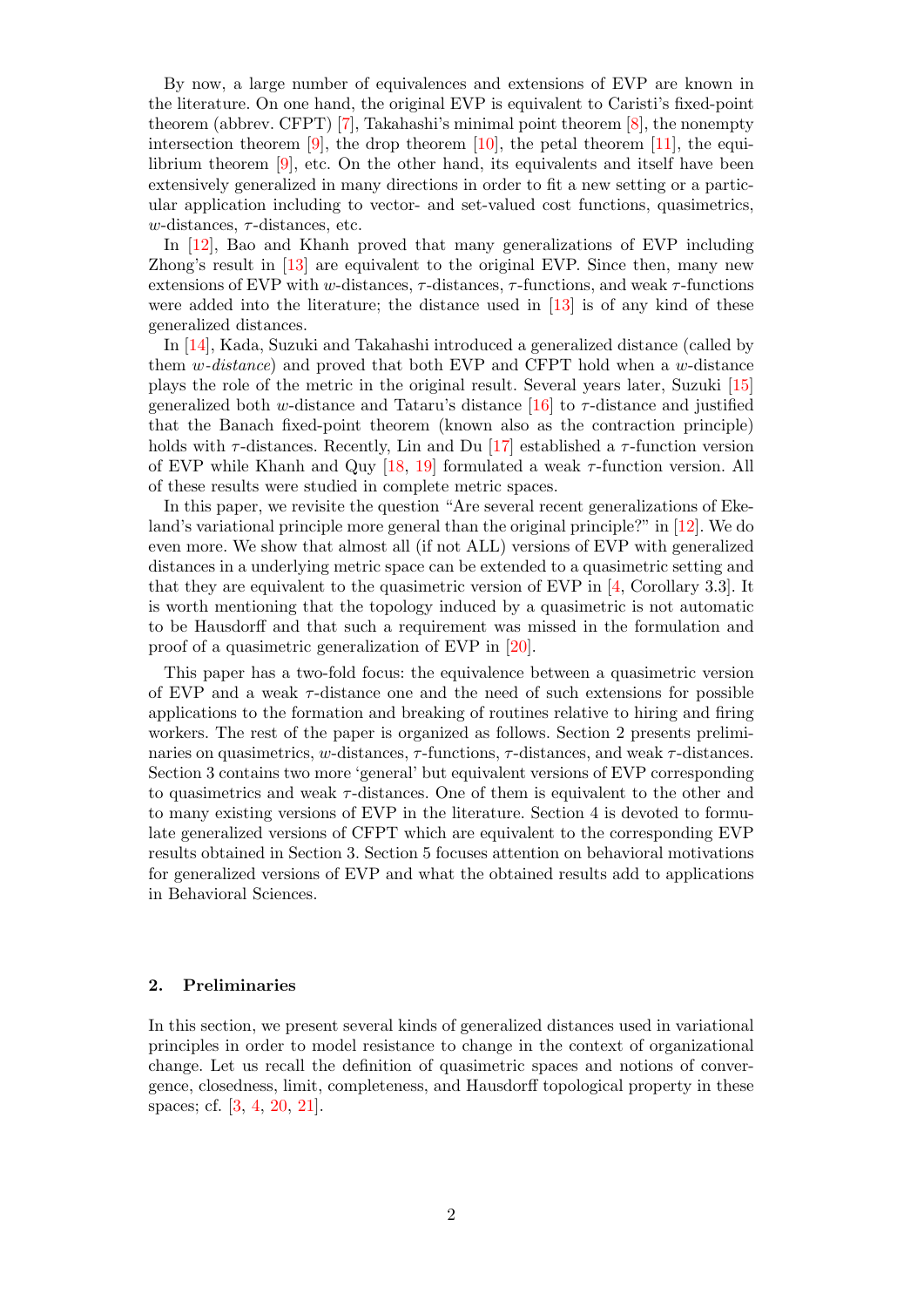*Definition* 1 (quasimetrics and metrics). A bifunction  $q: X \times X \to \mathbb{R}_+ :=$  $[0, +\infty)$  on a nonempty set X is said to be a QUASIMETRIC iff for all  $x, y, z \in X$  it satisfies

(q1)  $q(x, y) \geq 0$  (nonnegativity);

(q2)  $q(x, y) = 0 \Longleftrightarrow x = y$  (coincidence axiom);

(q3)  $q(x, z) \leq q(x, y) + q(y, z)$  (triangle axiom).

If a quasimetric  $q$  enjoys the axiom of symmetry,

(q4)  $q(x, y) = q(y, x)$  (axiom of symmetry),

then it is called a METRIC.

We prefer to use d for a metric. A pair  $(X, q)$  stands for a quasimetric space X with a quasi-metric q while  $(X, d)$  symbols for a metric space X with a metric d. A quasimetric on the real numbers can be defined by

$$
q(x, y) = x - y
$$
if  $x \ge y$ , and  $q(x, y) = 1$  otherwise. (2.1)

Consider the topology induced by  $q$  with the following base of half-open intevals

$$
\mathcal{B} := \{ [a, b) | a, b \in \mathbb{R}, a < b \}.
$$

This topological space is called the Sorgenfrey line. It describes the process of filing down a metal stick: it is easy to reduce its size, but it is difficult or impossible to grow it.

Below are some basic concepts in quasimetric spaces which reduce to the known ones in metric spaces.

Definition 2 (basic concepts). Let  $(X, q)$  be a quasimetric space, and  $\{x_n\}$  a sequence in  $X$ .

- The sequence  $\{x_n\}$  is said to be LEFT-CONVERGENT to a point  $x_* \in X$ , denoted by  $x_n \to x_*$ , iff the quasidistances  $q(x_n, x_*)$  tend to zero as  $n \to \infty$ , i.e.  $\lim_{n\to\infty} q(x_n, x_*) = 0.$
- The sequence  $\{x_n\}$  is said to be LEFT-CAUCHY iff for every  $\varepsilon > 0$  there exists  $N_\varepsilon\in\mathbb{N}$  such that

$$
q(x_n, x_m) < \varepsilon
$$
 for all  $m \ge n \ge N_{\varepsilon}$ .

- The quasimetric space  $(X, q)$  is said to be LEFT-COMPLETE iff each left-Cauchy sequence is left-convergent.
- The quasimetric space  $(X, q)$  is said to be LEFT-HAUSDORFF iff every leftconvergent sequence has a unique limit; that is, if there are  $x_*, y_* \in X$  such that  $\lim_{n \to \infty} q(x_n, x_*) = 0$  and  $\lim_{n \to \infty} q(x_n, y_*) = 0$ , then one has  $x_* = y_*$ .

Note that one could define notions of right-convegence, right-Cauchy, rightcompleteness and right-Hausdorff as well as formulate 'right' results. They seems to add no significant information even though left and right notions and results are different.

Note also that a left-convergent sequence in a quasimetric space is not necessarily left-Cauchy and that a quasimetric space might not be left-Hausdorff; see [4, 22], and the references therein. It was proved in [22, Example 3.16] that the bifunction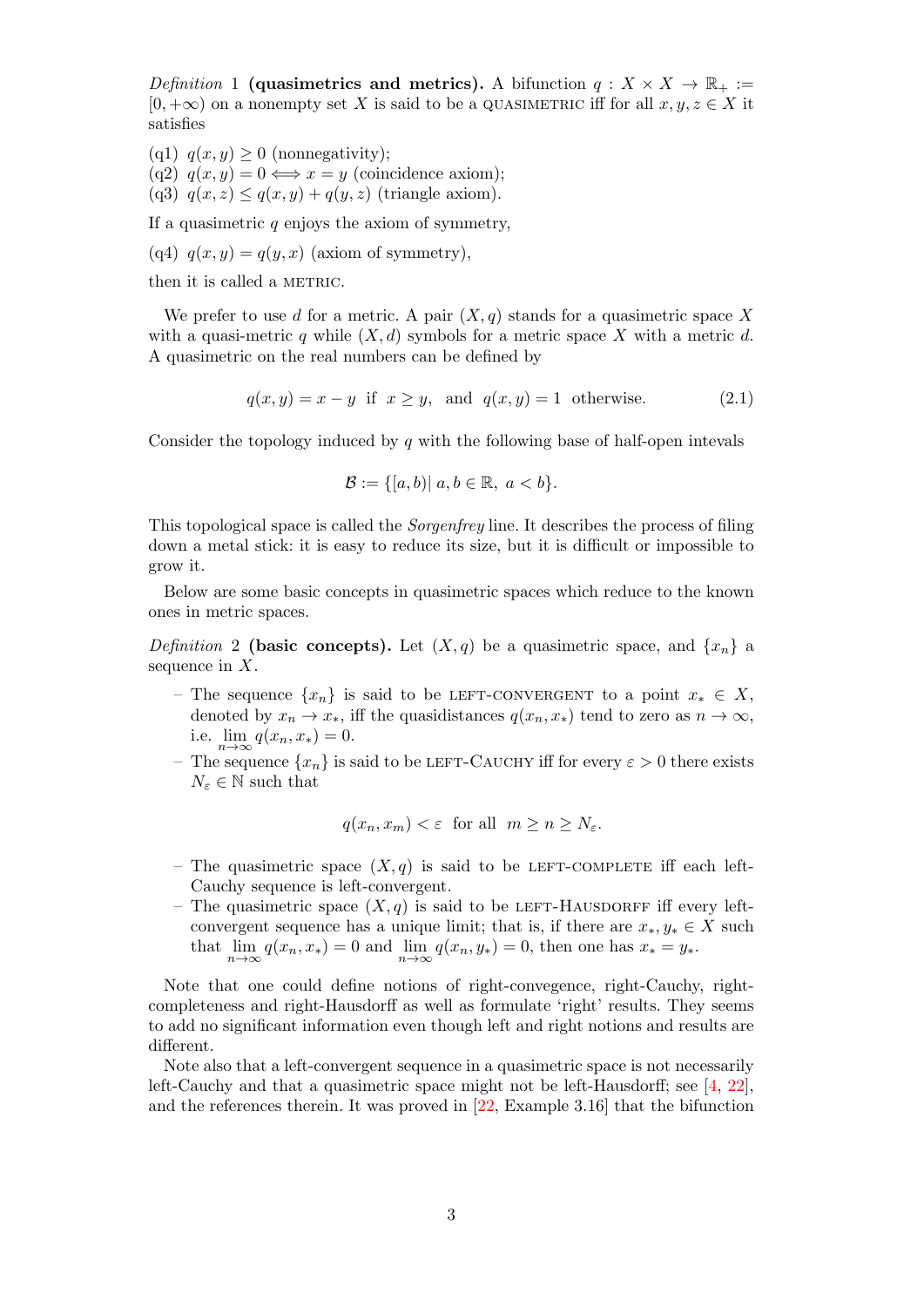$$
q(x,y) = \begin{cases} x - y & \text{if } x \ge y \\ 1 + x - y & \text{if } x < y \text{ but } (x, y) \ne (0, 1) \\ 1 & \text{if } (x, y) = (0, 1) \end{cases}
$$

is a quasimetric without the left-Hausdorff property. Indeed, the sequence  $\{x_n\}$ with  $x_n = \frac{1}{n}$  $\frac{1}{n}$  has two limits  $x_* = 0$  and  $y_* = 1$ .

Note finally that the quasimetric space  $(\mathbb{R}, q)$  with q in  $(2.1)$  is left-Cauchy and left-Hausdorff.

Next, we recall definitions of several generalized distances used in the paper.

*Definition* 3 (w-distances, [14, Kada et al.]). Let  $(X, d)$  be a metric space. A function  $p: X \times X \to \mathbb{R}_+$  is called a w-DISTANCE on X iff it satisfies

- (w1)  $p(x, z) \leq p(x, y) + p(y, z)$  (triangularity);
- $(w2)$  p is lower semicontinuous in its second variable (lower semicontinuity);

(w3)  $\forall \varepsilon > 0, \exists \delta > 0 : p(z, x) \leq \delta \land p(z, y) \leq \delta \implies d(x, y) \leq \varepsilon.$ 

Definition 4 ( $\tau$ -distances [15, Suzuki]). Let  $(X, d)$  be a metric space. A function  $p: X \times X \to \mathbb{R}_+$  is called a  $\tau$ -DISTANCE on X iff there is a function  $\eta: X \times \mathbb{R}_+ \to \mathbb{R}_+$ such that for  $x, y, z \in X$  and  $t \in \mathbb{R}_+$  the following hold:

- $(\tau 1')$   $p(x, z) \leq p(x, y) + p(y, z)$  (triangle inequality);
- $(\tau 2')$  if  $x_n \stackrel{d}{\rightarrow} x$  and  $\lim_{n \to \infty} \sup_{m > n}$  $\sup_{m\geq n} \eta(z_n, p(z_n, x_m)) = 0$  for some sequence  $\{z_n\} \subset X$ ,

then  $p(w, x) \le \lim \inf_{n \to \infty} p(w, x_n)$  for all  $w \in X$  (weak lower semicontinuity);

- $(\tau 3')$  if  $\lim_{n \to \infty} \eta(x_n, z_n) = 0$  and  $\lim_{n \to \infty} \sup_{m > n}$  $\sup_{m\geq n} p(x_n, y_m) = 0$ , then  $\lim_{n\to\infty} \eta(y_n, z_n) = 0$ (the uniqueness of  $(\eta, p)$ -convergence);
- $(\tau 4') \lim_{n \to \infty} \eta(z_n, p(z_n, x_n)) = 0$  and  $\lim_{n \to \infty} \eta(z_n, p(z_n, y_n)) = 0$  imply that  $\lim_{n\to\infty} d(x_n, y_n) = 0$  (the uniqueness of  $\eta$ -convergence);
- ( $\tau 5'$ )  $\eta(x,0) = 0$ ,  $\eta(x,t) \geq t$  and  $\eta(x,.)$  is concave.

Definition 5 ( $\tau$ -functions [17, Lin and Du]). Let  $(X, d)$  be a metric space. A function  $p: X \times X \to \mathbb{R}_+$  is called a  $\tau$ -FUNCTION iff the following four conditions hold

- $(\tau 1)$   $p(x, z) \leq p(x, y) + p(y, z)$  (triangle inequality);
- ( $\tau$ 2) for all  $x \in X$ ,  $p(x, \cdot)$  is lower semicontinuous (lower semicontinuity);
- ( $\tau$ 3) for all  $\{x_n\}$ ,  $\{y_n\}$  with  $\lim_{n\to\infty} p(x_n, y_n) = 0$  and  $\lim_{n\to\infty} \sup_{m>n}$  $\sup_{m>n} p(x_n, x_m) = 0$ , one

has  $\lim_{n\to\infty} d(x_n, y_n) = 0$  (*p*-convergence implies *d*-convergence); (τ4)  $p(x, y) = 0$  and  $p(x, z) = 0$  imply that  $y = z$  (indistancy implies coincidence).

Definition 6 (weak  $\tau$ -functions [18, 19, Khanh and Quy]). Let  $(X, d)$  be a metric space. A function  $p: X \times X \to \mathbb{R}_+$  is called a WEAK  $\tau$ -FUNCTION iff it satisfies conditions ( $\tau$ 1), ( $\tau$ 3), and ( $\tau$ 4) in Definition 5.

It is known that every w-distance is a  $\tau$ -function; see [17] and that both  $\tau$ functions and  $\tau$ -distances, which are incomparable, are weak  $\tau$ -functions; see [18].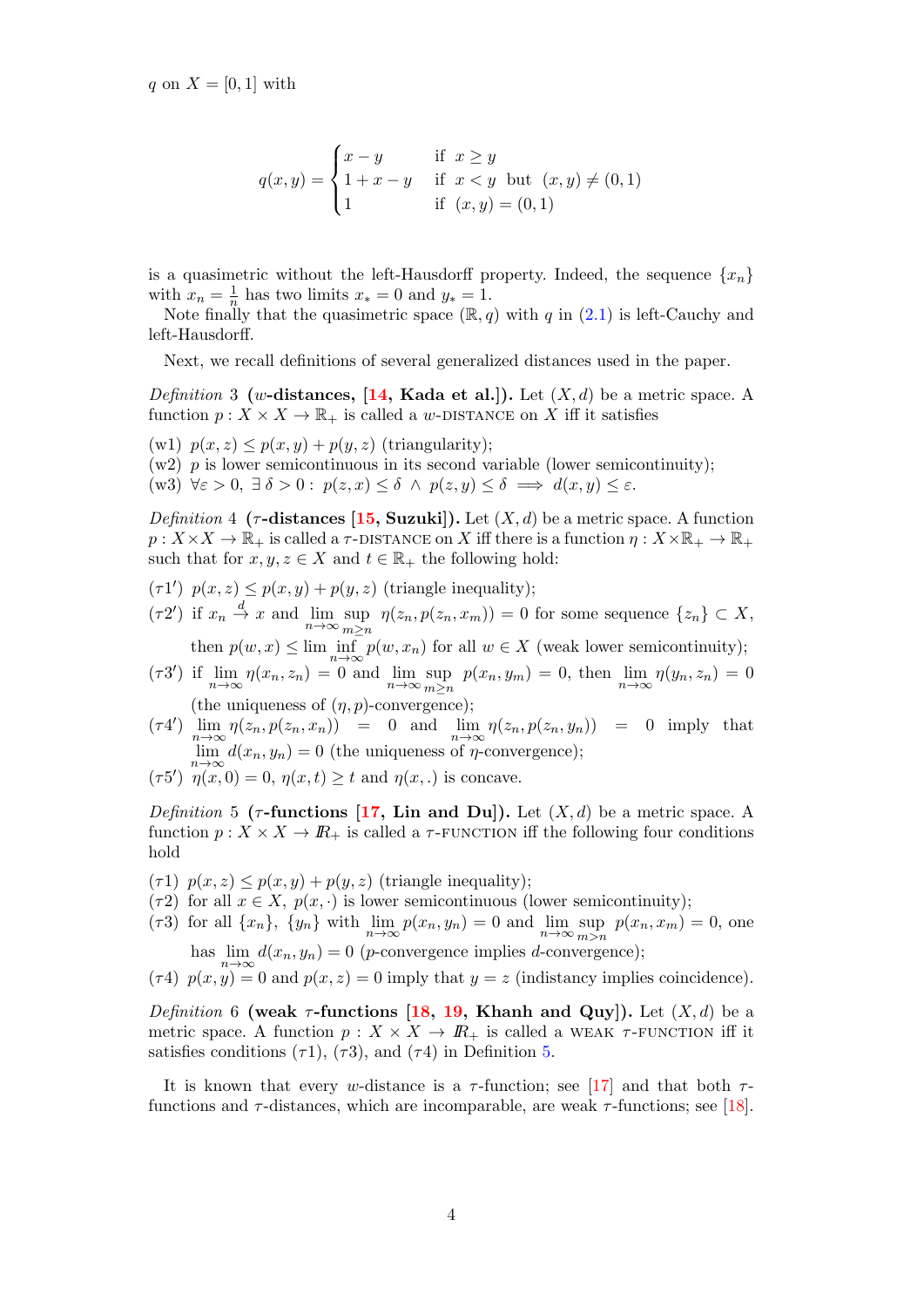#### 3. EVPs with Generalized Distances

In this section, we present two versions of EVP in terms of a quasimetric and a weak  $\tau$ -distance, respectively. One one hand, the latter looks more general than the former and is better fitted to applications in Behavioral Sciences. On the other hand, they are equivalent in the sense that one could be derived from the other.

THEOREM 3.1 (EVP [1]). Let  $(X, d)$  be a complete metric space,  $\varphi : X \to \overline{\mathbb{R}} := \mathbb{R} \cup$  ${+\infty}$  a function being lower semicontinuous, bounded below, and not identically equal to  $+\infty$ ,  $\varepsilon > 0$ , and  $x_0 \in \text{dom}\,\varphi$  an  $\varepsilon$ -minimal solution of  $\varphi$ , i.e.  $\varphi(x_0) \leq$ inf  $\varphi(x) + \varepsilon$ . Then, for every  $\lambda > 0$ , there exists a point  $x_* \in \text{dom } \varphi$  such that

(i)  $\varphi(x_*) \leq \varphi(x_0);$ 

(ii)  $d(x_0, x_*) \leq \lambda$ ;

(iii)  $\varphi(x) + (\varepsilon/\lambda)d(x_*,x) > \varphi(x_*), \ \forall \ x \neq x_*$ .

In [13], Zhong proved that the conclusions of EVP still hold when the metric  $d$ is replaced by the following generalized distance  $p : X \times X \to \mathbb{R} \cup \{+\infty\}$  defined by

$$
p(x,y) := \frac{d(x,y)}{1 + h(d(x_0, x))},
$$
\n(3.2)

where  $h : \mathbb{R}_+ \to \mathbb{R}_+$  is nondecreasing and satisfies  $\int_0^\infty dt (1 + h(t)) < +\infty$ . The class of generalized distances in (3.2) has been enlarged to various broarder classes of w-distances [14], Tataru's distances [16],  $\tau$ -functions [17], and weak  $\tau$ -functions [18, 19]; see also the bibiographies therein.

In [17], Lin and Du established a generalized version of EVP for decreasinglyclosed (known also as lower semicontinuous from above) functions and  $\tau$ -functions in complete metric spaces which was further extended to weak  $\tau$ -functions by Khanh and Quy  $[18, 19]$ .

Recently, Bao et al. formulated several set-valued version of EVP acting from a quasimetric space to a vector space equipped with a variable ordering structure in [3, 4, 21]. Theorem 3.2 below is a simplest version for extended-real-valued functions.

Definition 7 (decreasing left-lower-semicontinuity). A function  $\varphi : X \rightarrow$ R is said to be DECREASINGLY LEFT-LOWER-SEMICONTINUOUS iff for any leftconvergent sequence  $\{x_n\}$  in dom  $\varphi$  with  $\varphi(x_{n+1}) \leq \varphi(x_n)$ ,  $\forall n \in \mathbb{N}$ , if  $\lim_{n \to \infty} q(x_n, x_*) = 0$ , then  $\varphi(x_*) \leq \lim_{n \to \infty} \varphi(x_n)$ .

In the metric setting, this property was considered by Kirk and Saliga [23] (called by them lower semicontinuity from above) meaning that for every sequence  $\{x_n\}$ satisfying  $\varphi(x_{n+1}) \leq \varphi(x_n)$  and  $x_n \to x_*$ , one has  $\varphi(x_*) \leq \lim_{n \to \infty} \varphi(x_n)$  and by Qiu [24] (called by him sequentially lower monotonicity) meaning that if a sequence  ${x_n}$  converges to  $x_*$  and satisfies  $\varphi(x_{n+1}) \leq \varphi(x_n)$  for all  $n \in \mathbb{N}$ , then  $\varphi(x_*) \leq$  $\varphi(x_n)$  for all  $n \in \mathbb{N}$ .

The diference beween lower-semicontinuity and decreasing lower-semicontinuity is obvious; the function  $\varphi : \mathbb{R} \to \mathbb{R}$  defined by  $\varphi(x) = 1$  for  $x \leq 0$  and  $-x$  otherwise in the complete metric space  $(\mathbb{R}, |\cdot|)$  is decreasingly lower-semicontinuous, but not lower-semicontinuous at  $x = 0$ . In general, it is not difficult to check that if  $\varphi$  is lower semicontinuous (known also as level-closed) on dom  $\varphi \setminus \text{Max}(\varphi)$ , then it is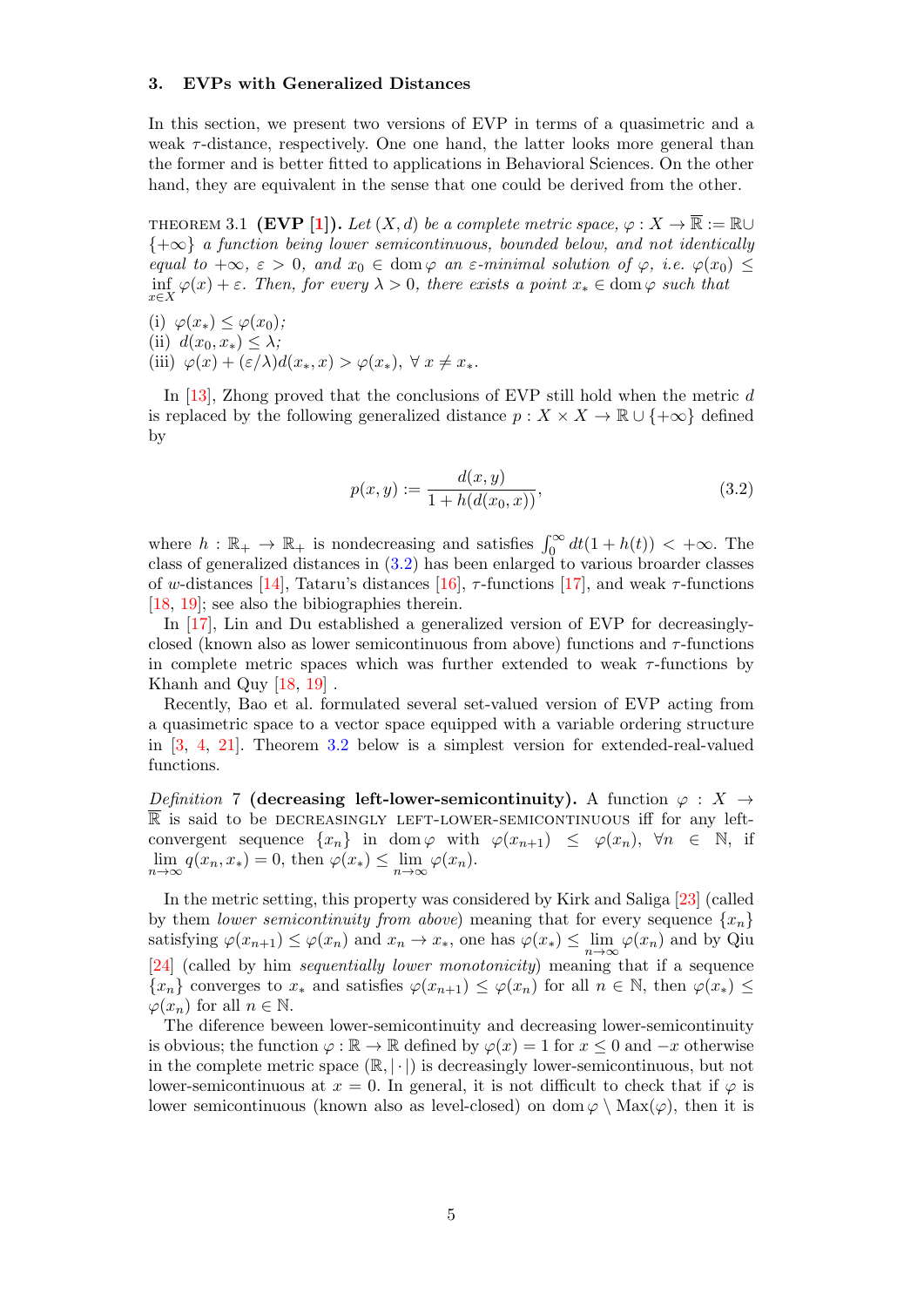decreasingly left-lower-semicontinuous on dom  $\varphi$ , where  $\text{Max}(\varphi)$  is the collection of all the local maxima of  $\varphi$ .

THEOREM 3.2 (a quasimetric version of EVP [4, Corollary 3.3]). Let  $(X, q)$ be a left-complete and left-Hausdorff quasimetric space, and  $\varphi : X \to \overline{\mathbb{R}}$  be a decreasingly left-lower-semicontinuous and bounded from below function on X with  $\text{dom } \varphi \neq \emptyset$ . For any  $\lambda > 0$  and  $x_0 \in \text{dom } \varphi$ , there is  $x_* \in \text{dom } \varphi$  such that

(i)  $\varphi(x_*) + \lambda q(x_0, x_*) \leq \varphi(x_0);$ (ii)  $\varphi(x) + \lambda q(x_*, x) > \varphi(x_*), \quad \forall x \neq x_*$ .

Associate with  $\varphi$ , q, and  $\lambda$  a set-valued mapping  $S_{\varphi,q,\lambda}: X \to X$  defined by

$$
S_{\varphi,q,\lambda}(x) := \{ y \in X | \varphi(y) + \lambda q(x,y) \le \varphi(x) \},\tag{3.3}
$$

conclusions (i) and (ii) of Theorem 3.2 could be read as there is  $x_* \in S_{\varphi,q,\lambda}(x_0)$ such that  $S_{\varphi,q,\lambda}(x_*) = \{x_*\}.$ 

Let us provide an example which satisfies all assumptions of Theorem 3.2, but does not fulfill many hypotheses of Theorem 3.1. Consider the quasimetric  $(\mathbb{R}, q)$ where q is defined by (2.1) and construct a function  $\varphi : \mathbb{R} \to \mathbb{R}$  as follows:

$$
\varphi(x) := \begin{cases} 1 & \text{if } x \le 0 \\ x & \text{if } x > 0. \end{cases}
$$

Next, we will show that  $\varphi$  is decreasingly lower-semicontinuous. Fix an arbitrary left-Cauchy sequence  $\{x_n\}$ . Assume that it is left-convergent to  $x_*$ , i.e.,  $\lim_{n\to\infty} q(x_n, x_*) = 0$  and the sequence  $\{\varphi(x_n)\}\$ is decreasing, i.e.,  $\varphi(x_{n+1}) \leq \varphi(x_n)$ for all  $n \in \mathbb{N}$ . Without loss of generality we may assume that  $q(x_n, x_*) < 1$  and  $q(x_n, x_{n+1}) < 1$  for all  $n \in \mathbb{N}$ . Then, we have

$$
x_n \ge x_*, \ q(x_n, x_*) = x_n - x_*, \ x_n \ge x_{n+1}, \ \text{and} \ \varphi(x_{n+1}) \le \varphi(x_n)
$$

yielding that  $x_n \leq 0$  and  $\varphi(x_n) = 0$  for all  $n \in \mathbb{N}$ ;  $x^* \leq 0$  and  $\varphi(x_*) = 0$ ; and  $\varphi(x_*) = \lim_{n \to \infty} \varphi(x_k)$ . The latter equality ensures that  $\varphi$  is decreasingly lowersemicontinuous. It is not dificult to check that the quasimetric version of EVP holds for  $\varphi$  and  $(X, q)$  under consideration. When  $\lambda = 1$ , we have  $S_{\varphi,q,1}(x^*) = \{x^*\}$  for all  $x^* \in \mathbb{R}$ .

Technically, the decreasingly left-lower-semicontinuity assumption of the cost function  $\varphi$  in Theorem 3.2 could be weakened to the so-called limiting monotonicity property of the set-valued mapping  $S_{\varphi,q,\lambda}$ ; known also as *dynamical closedness* in [25]. The reader could find examples in [18, 19] which illutrate that such an effort is worth doing.

THEOREM 3.3 (an enhanced quasimetric version of EVP). Let  $(X, q)$  be a left-complete and left-Hausdorff quasimetric space and  $\varphi: X \to \overline{\mathbb{R}}$  a bounded from below function with dom  $\varphi \neq \emptyset$ , which is not necessarily decreasingly left-lowersemicontinuous. Given  $\lambda > 0$ . Assume that the mapping  $S_{\varphi,q,\lambda}$  defined by (3.3) enjoys the limiting monotonicity condition:

For every left-Cauchy sequence  $\{x_n\}$  such that  $x_{n+1} \in S_{\varphi,q,\lambda}(x_n), \forall n \in \mathbb{N}$  and  $\{x_n\}$  is left-convergent to a limit  $x_*$ , one has  $x_* \in S_{\varphi,a,\lambda}(x_n)$ ,  $\forall n \in \mathbb{N}$ .

Then, for every  $x_0 \in \text{dom}\,\varphi$ , there exists  $x_* \in \text{dom}\,\varphi$  such that conclusions (i) and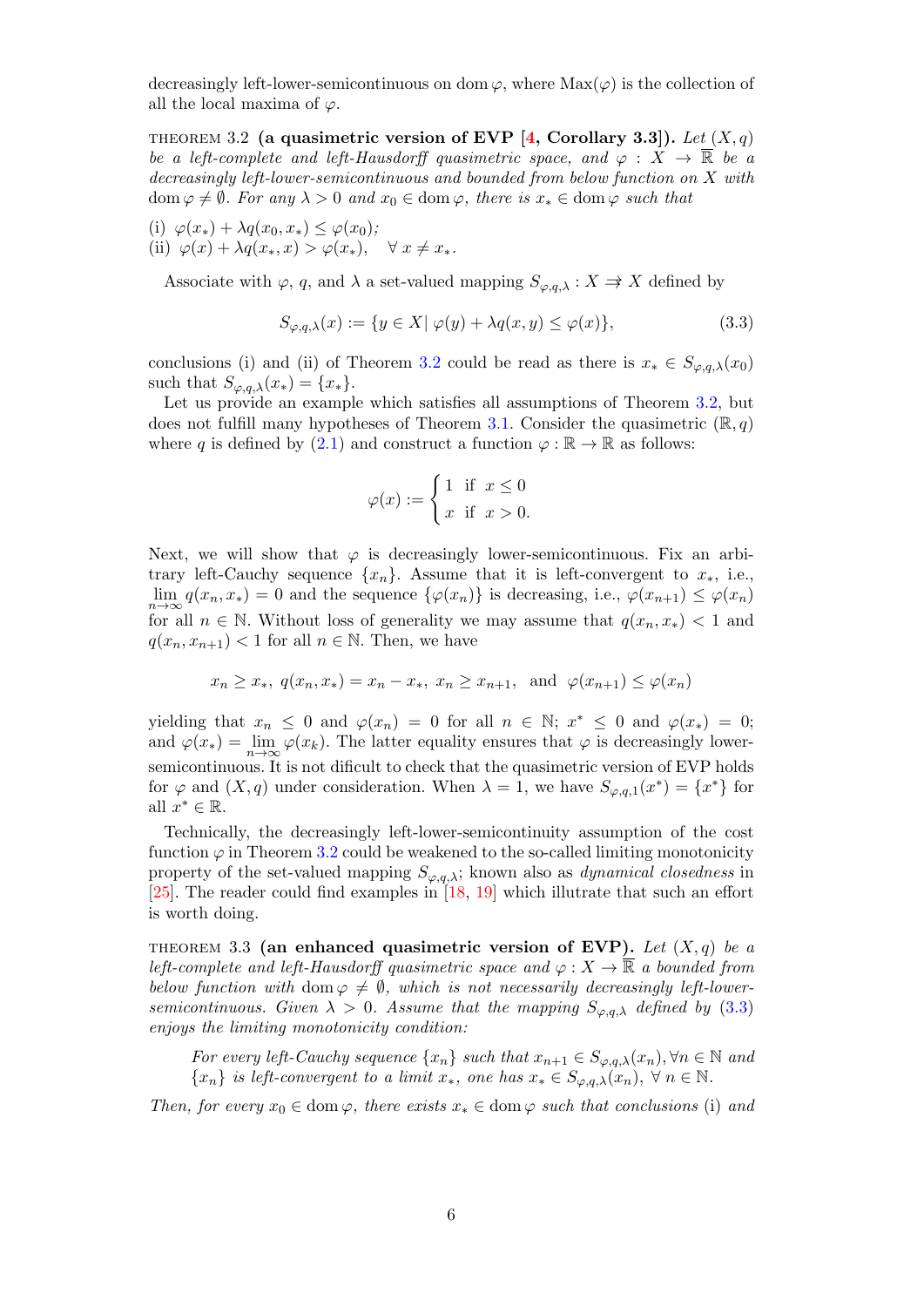(ii) in Theorem 3.2 hold.

*Proof.* Starting from  $x_0 \in \text{dom } \varphi$ , we recursively construct a sequence  $\{x_n\}$  as follow:

$$
x_{n+1} \in S_{\varphi,q,\lambda}(x_n) \text{ and } q(x_n, x_{n+1}) \ge \sup_{y \in S_{\varphi,q,\lambda}(x_n)} q(x_n, y) - 2^{-n}.
$$
 (3.4)

Then, the following hold:

 $\longrightarrow x_n \in S_{\varphi,q,\lambda}(x_n)$  for all  $n \in \mathbb{N}_0 := \mathbb{N} \cup \{0\};$  $\longrightarrow S_{\varphi,q,\lambda}(y) \subset S_{\varphi,q,\lambda}(x)$  for all  $y \in S_{\varphi,q,\lambda}(x)$ ;  $\sum_{\varphi,q,\lambda}(x_m) \subset S_{\varphi,q,\lambda}(x_n)$  for all  $m, n \in \mathbb{N}_0$  with  $m > n$ .

Summing up the inequalities in (3.3) with  $x = x_i$  and  $y = x_{i+1}$  for  $i = 0, \ldots, n$ , one has

$$
\sum_{i=0}^{n} q(x_i, x_{i+1}) \leq \frac{1}{\lambda} \big(\varphi(x_0) - \varphi(x_n)\big) \leq \frac{1}{\lambda} \big(\varphi(x_0) - \inf_{x \in X} \varphi(x)\big) < +\infty,
$$

where the last estimate holds due to the boundedness from below of  $\varphi$ . Passing to limit as  $n \to \infty$  one obtains

$$
\sum_{i=0}^{\infty} q(x_i, x_{i+1}) < +\infty \text{ and } \lim_{n \to \infty} q(x_n, x_{n+1}) = 0
$$

clearly verifying that the sequence  ${x_n}$  is left-Cauchy in the quasimetric space  $(X, q)$ . Since the space is assumed to be left-complete, the chosen sequence converges to some limit  $x_*$ . The limiting monotonicity condition implies  $x_* \in S_{\varphi,q,\lambda}(x_n)$ for all  $n \in \mathbb{N}_0$ , and thus

$$
S_{\varphi,q,\lambda}(x_*) \subset S_{\varphi,q,\lambda}(x_n), \ \forall \ n \in \mathbb{N}_0. \tag{3.5}
$$

Obviously, (i) holds with  $n = 0$ . To prove (ii) it is sufficient to show that if  $y_* \in$  $S_{\varphi,q,\lambda}(x_*)$ , then  $y_* = x_*$ . Assume that  $y_* \in S_{\varphi,q,\lambda}(x_*)$ . We get from  $y_* \in S_{\varphi,q,\lambda}(x_*)$ that  $y_* \in S_{\varphi,q,\lambda}(x_n)$  for all  $n \in \mathbb{N}$ . Using inequalities in (3.4) we could get an upper estimate for  $q(x_n, y_*)$ :

$$
q(x_n, y_*) \le \sup_{y \in S_{\varphi, q, \lambda}(x_n)} q(x_n, y) \le q(x_n, x_{n+1}) + 2^{-n}.
$$

Passing to the limit as  $n \to \infty$ , one has  $q(x_n, y_*) \to 0$ . This means that  $y_*$  is another limit of the left-convergent sequence  $\{x_n\}$  in addition to  $x_*$ . Since  $(X, q)$ is left-Hausdorff,  $y_* = x_*$ . The proof is complete.  $\Box$ 

Obviously, Theorem 3.3  $\implies$  Theorem 3.2 since if  $\varphi$  is decreasingly left-lowersemicontinuous, then  $S_{\varphi,a,\lambda}$  has the limiting monotonicity condition; for a proof the reader is referred to, e.g., [18, 21].

Remark 1 (on directions of generalization). Since condition (i) with  $\lambda = \varepsilon/\lambda$ implies both  $\varphi(x_*) \leq \varphi(x_0)$  and  $q(x_0, x_*) \leq \lambda$  provided that  $x_0$  is  $\varepsilon$ -minimal to  $\varphi$ , Theorem 3.2 can be viewed as an extension of Theorem 3.1 in two directions: (a) quasimetric spaces and (b) decreasingly left-lower-semicontinuity.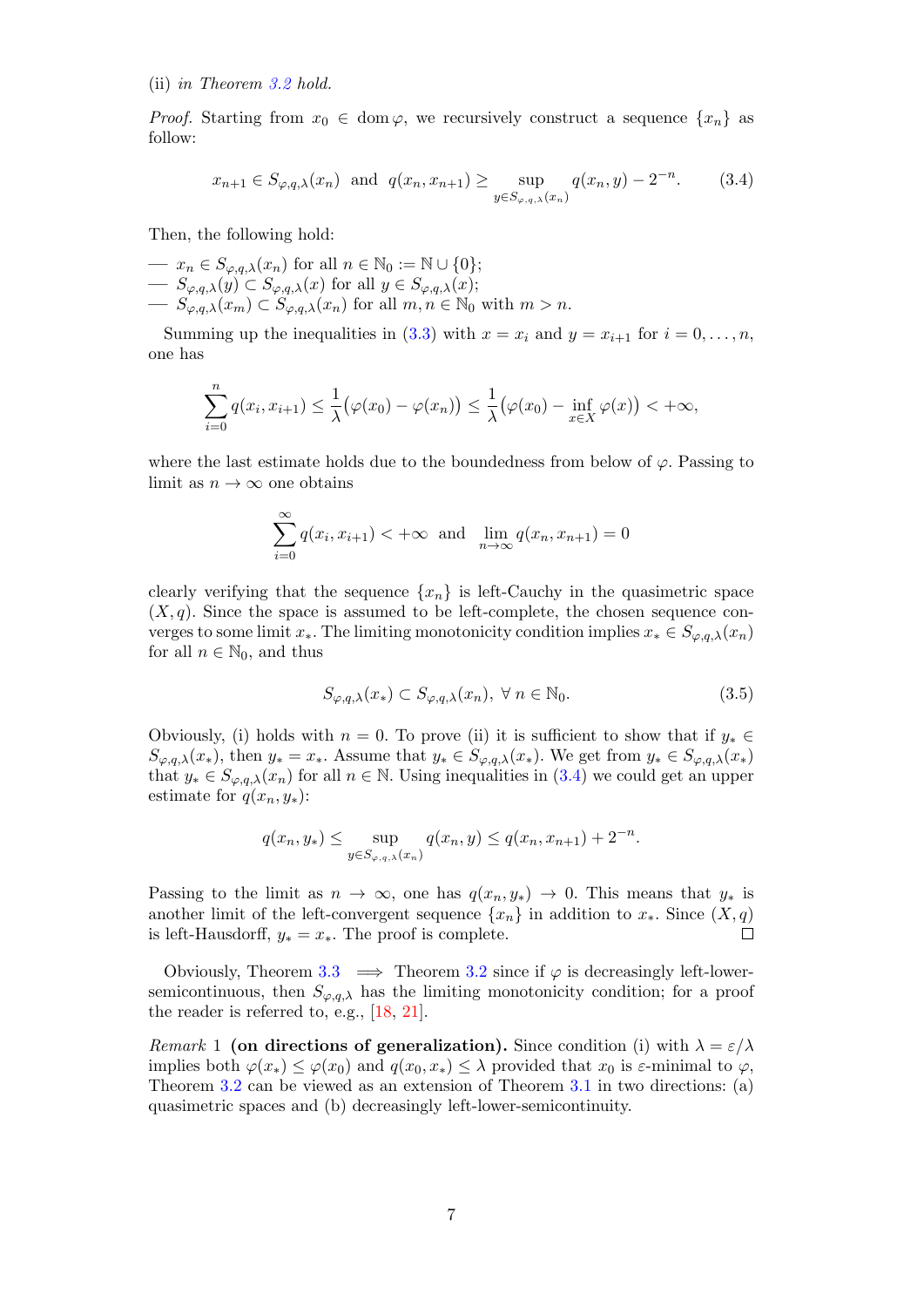(a) The extension from the class of metric spaces to that of quasimetric spaces is nontrivial. Since a quasimetric does not enjoy the axiom of symmetry, the diameter of the set  $S_{\varphi,q,\lambda}(x_n)$  is not double of its radius and the new recursion in (3.4) is needed to construct a sequence converging to a desired point. Such an extension in quasimetric spaces allows us to apply EVP to applications in Behavioral Sciences in which the cost to change from one state to another is not the same the cost to change back (see the last section for a concrete application).

(b) The modified continuity assumption imposed on the cost function, decreasing left-lower-semicontinuity, is quite technical. With it, each set  $S_{\varphi,q,\lambda}(x_n)$  might not be closed in  $X$ , but there exists an intersection point of infinitely many sets. See, e.g. [3, 4, 21] and also [18, 19].

Next, we work with generalized distances in quasimetric spaces instead of metric ones.

Definition 8 (weak  $\tau$ -distances and  $\tau$ -functions in a quasimetric space). Let  $(X, q)$  be a quasimetric space. A bifunction  $p : X \times X \to \mathbb{R}_+$  is called a WEAK  $\tau$ -DISTANCE iff it satisfies conditions ( $\tau$ 1), ( $\tau$ 2), and ( $\tau$ 3) in Definition 5 with a quasimetric q instead of a metric d. It is called a WEAK  $\tau$ -FUNCTION iff it satisfies conditions  $(\tau 1)$  and  $(\tau 3)$  only.

We do not follow the approach used in  $[17-19]$ . Ours is based on the following observation.

PROPOSITION 3.4 Let  $(X, q)$  be a left-complete and left-Hausdorff quasimetric space and  $p: X \times X \to \mathbb{R}_+$  a weak  $\tau$ -distance satisfying conditions  $(\tau 1)$ ,  $(\tau 2)$ , and  $(\tau 3)$ in Definition 5 with  $d = q$ . Define a function  $\overline{q}: X \times X \to \mathbb{R}_+$  by

$$
\overline{q}(x,y) := \begin{cases} p(x,y) & \text{if } x \neq y, \\ 0 & \text{if } x = y. \end{cases}
$$
 (3.6)

Then:  $\overline{q}$  is a quasimetric on X and  $(X,\overline{q})$  is a left-complete and left-Hausdorff quasimetric space.

*Proof.* It is easy to check that  $\bar{q}$  is a quasimetric on X. We now justify the leftcompleteness of the quasimetric space  $(X, \overline{q})$ . Fix an arbitrary left-Cauchy sequence  $\{x_n\}$  in  $(X,\overline{q})$ , i.e.,  $\lim_{n\to\infty} \sup_{m>n}$  $\sup_{m>n} \overline{q}(x_n, x_m) = 0$  and consider two cases:

Case 1:  $\{x_n\}$  is eventually constant, i.e. there is some integer  $M > 0$  such that  $x_{M+k} \equiv x_M$  for all  $k \in \mathbb{N}$ . Obviously,  $x_M$  is a limit of the sequence  $\{x_n\}$ .

Case 2:  $\{x_n\}$  is not eventually constant. We may assume that  $x_m \neq x_n$  for all  $m \neq n$ ; otherwise, we use a subsequence instead. By the definition of  $\overline{q}$  we have  $\overline{q}(x_n, x_m) = p(x_n, x_m)$  for all  $m > n$ . Thus,

$$
\lim_{n \to \infty} \sup_{m > n} p(x_n, x_m) = \lim_{n \to \infty} \sup_{m > n} \overline{q}(x_n, x_m) = 0.
$$
\n(3.7)

Fix an arbitrary  $k \in \mathbb{N}$ . Condition ( $\tau$ 3) for the sequence  $\{y_n\}$  with  $y_n := x_{n+k}$  for all  $n \in \mathbb{N}$  ensures that  $\lim_{n \to \infty} q(x_n, x_{n+k}) = 0$ , i.e.,  $\{x_n\}$  is left-Cauchy in the leftcomplete quasimetric space  $(X, q)$ . Thus, it is left-convergent to  $x^*$  with respect to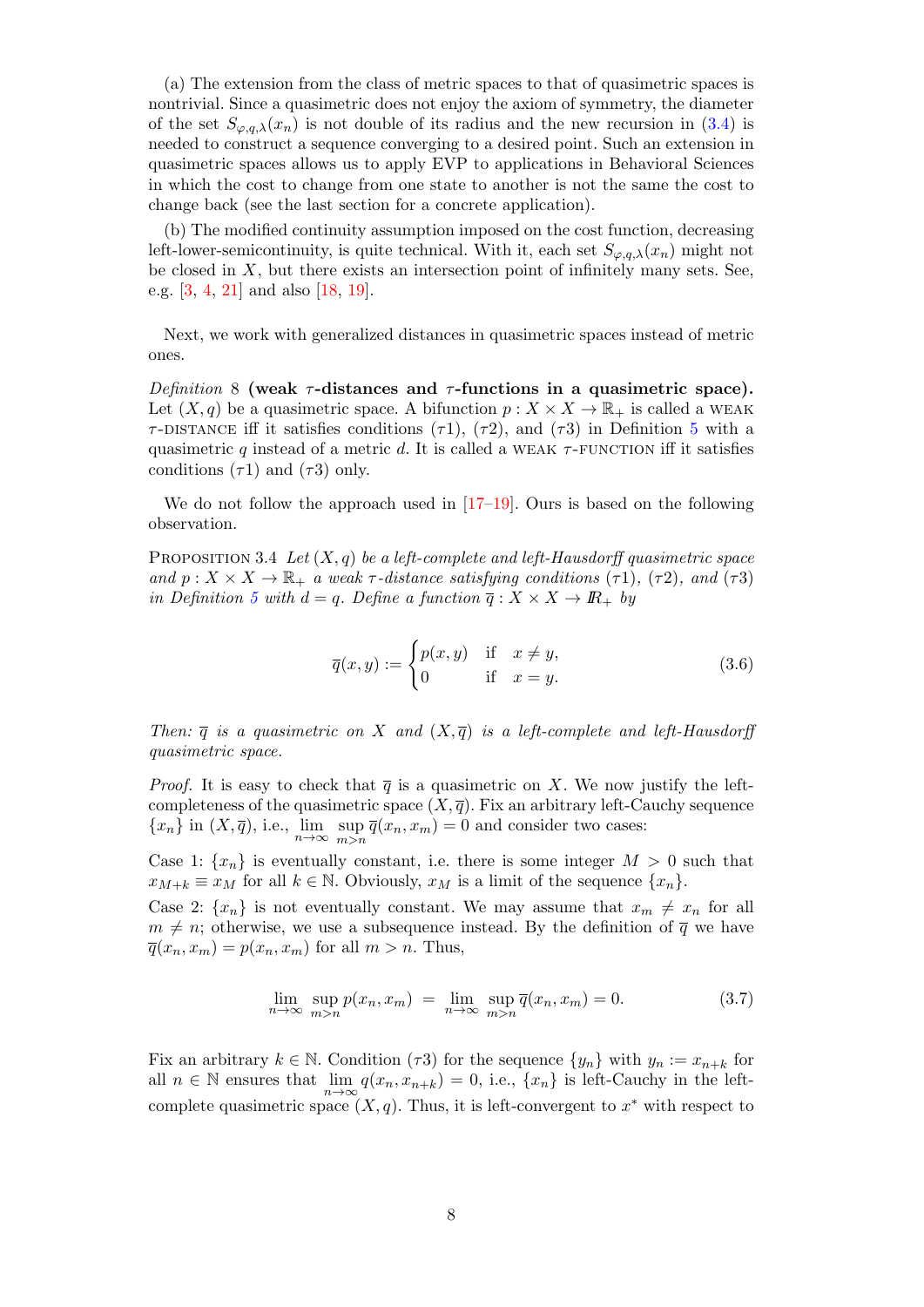q. Using condition ( $\tau$ 2) and the definition of  $\bar{q}$ , we have

$$
\overline{q}(x_n,\overline{x}) \le p(x_n,\overline{x}) \le \liminf_{m \to \infty} p(x_n, x_{n+m}) \text{ for all } n \in \mathbb{N}
$$

clearly verifying that  $\overline{q}(x_n, \overline{x})$  tends to zero as  $n \to \infty$  due to (3.7). This proves the left-completeness of the space  $(X, \overline{q})$ .

Next, we show that the left-Hausdorff topological property of the quasimetric space  $(X, q)$  implies that of  $(X, \overline{q})$ . Again, we consider two cases:

Case 1: A constant sequence  $\{x_n\}$  with  $x_n \equiv y_*$  for all  $n \in \mathbb{N}$  is left-convergent to some  $x_*$  with respect to  $\overline{q}$ . If  $x_* \neq y_*$ , we have  $\overline{q}(x_n, x_*) = \overline{q}(y_*, x_*) = p(y_*, x_*) = 0$ . ( $\tau$ 3) with  $y_n \equiv x_*$  for all  $n \in \mathbb{N}$  yields  $q(y_*, x_*) = 0$  and thus  $y_* = x_*$ .

Case 2: A sequence  $\{x_n\}$  with  $x_m \neq x_n$  for all  $m \neq n$  is left-convergent to two limits  $y_*$  and  $x_*$ . Without loss of generality, we may assume that  $x_n \neq y_*$  and  $x_n \neq x_*$  for all  $n \in \mathbb{N}$ . By the definition of  $\overline{q}$ , we have  $\overline{q}(x_n, y_*) = p(x_n, y_*)$  and  $\overline{q}(x_n, x_*) = p(x_n, x_*)$  for all  $n \in \mathbb{N}$ . By ( $\tau$ 3) with  $\{x_n\}$  and  $\{y_n \equiv y_*\}$ , we have  $\lim_{n\to\infty} q(x_n, y_*) = 0$ . By ( $\tau 3$ ) with  $\{x_n\}$  and  $\{y_n \equiv x_*\}$ , we have  $\lim_{n\to\infty} q(x_n, x_*) = 0$ . Since  $(X, q)$  is left-Hausdorff, we have  $y_* = x_*$ . The proof is complete.  $\Box$ 

THEOREM 3.5 (a weak  $\tau$ -distance version of EVP). Let  $(X, q)$  and  $\varphi$  be as in Theorem 3.2 and  $p: X \times X \to \mathbb{R}_+$  a weak  $\tau$ -distance as in Definition 5. For any  $\lambda > 0$  and  $x_0 \in \text{dom}\,\varphi$  such that  $S_{\varphi,p,\lambda}(x_0) \neq \emptyset$ , there exists  $x_* \in \text{dom}\,\varphi$  satisfying

(i')  $x_* \in S_{\varphi, p, \lambda}(x_0), \ i.e. \ \varphi(x_*) + \lambda p(x_0, x_*) \leq \varphi(x_0);$ (ii')  $S_{\varphi,p,\lambda}(x_*) \subset \{x_*\}.$ 

Indeed, Theorem 3.2  $\Longleftrightarrow$  Theorem 3.5 in the sense that one implies the other.

*Proof.* Since every quasimetric is a weak  $\tau$ -distance, Theorem 3.5  $\implies$  Theorem 3.2 is straightforward. It remains to prove Theorem  $3.2 \implies$  Theorem 3.5.

By Proposition 3.4, the quasimetric space  $(X,\overline{q})$ , where  $\overline{q}$  is defined by (3.6), is a left-complete and left-Hausdorff quasimetric space. Employing Theorem 3.2 to the underlying quasimetric space  $(X, \overline{q})$ , for any  $\lambda > 0$  and for each  $x_0 \in \text{dom } \varphi$ , there exists  $x_* \in \text{dom } \varphi$  satisfying

(i)  $\varphi(x_*) + \lambda \overline{q}(x_0, x_*) \leq \varphi(x_0);$ (ii)  $\varphi(x) + \lambda \overline{q}(x_*, x) > \varphi(x_*), \ \forall x \neq x_*$ .

Obviously, (ii') holds since  $\overline{q}(x_*, x) = p(x_*, x)$ ,  $\forall x \neq x_*$ . To verify (i'), we consider two cases:

Case 1: If  $x_* \neq x_0$ , then  $\overline{q}(x_0, x_*) = p(x_0, x_*)$  by (3.6) and thus (i) reduces to (i'). Case 2: If  $x_* = x_0$ , then (ii') ensures that  $S_{\varphi, p, \lambda}(x_0) \subset \{x_0\}$ . This together with the imposed assumption  $S_{\varphi,p,\lambda}(x_0) \neq \emptyset$  implies  $S_{\varphi,p,\lambda}(x_0) = \{x_0\}$ , i.e.  $\varphi(x_*)$  +  $\lambda p(x_0, x_*) = \varphi(x_0) + \lambda p(x_0, x_0) \leq \varphi(x_0)$  clearly verifying (i'). We, furthermore, get  $p(x_0, x_0) = 0$  in this case.  $\Box$ 

As a consequence of this result, Theorem 3.1  $\iff$  [17, Theorem 2.1]  $\iff$  the scalar version of [18, Theorem 3.2].

Next, we provide a weak  $\tau$ -function version of EVP for functions which might not be decreasingly left-lower-semicontinuous.

THEOREM 3.6 (an enhanced weak  $\tau$ -function version of EVP). Let  $(X, q)$ and  $\varphi$  be as in Theorem 3.3 and  $p : X \times X \to \mathbb{R}_+$  a weak  $\tau$ -function in the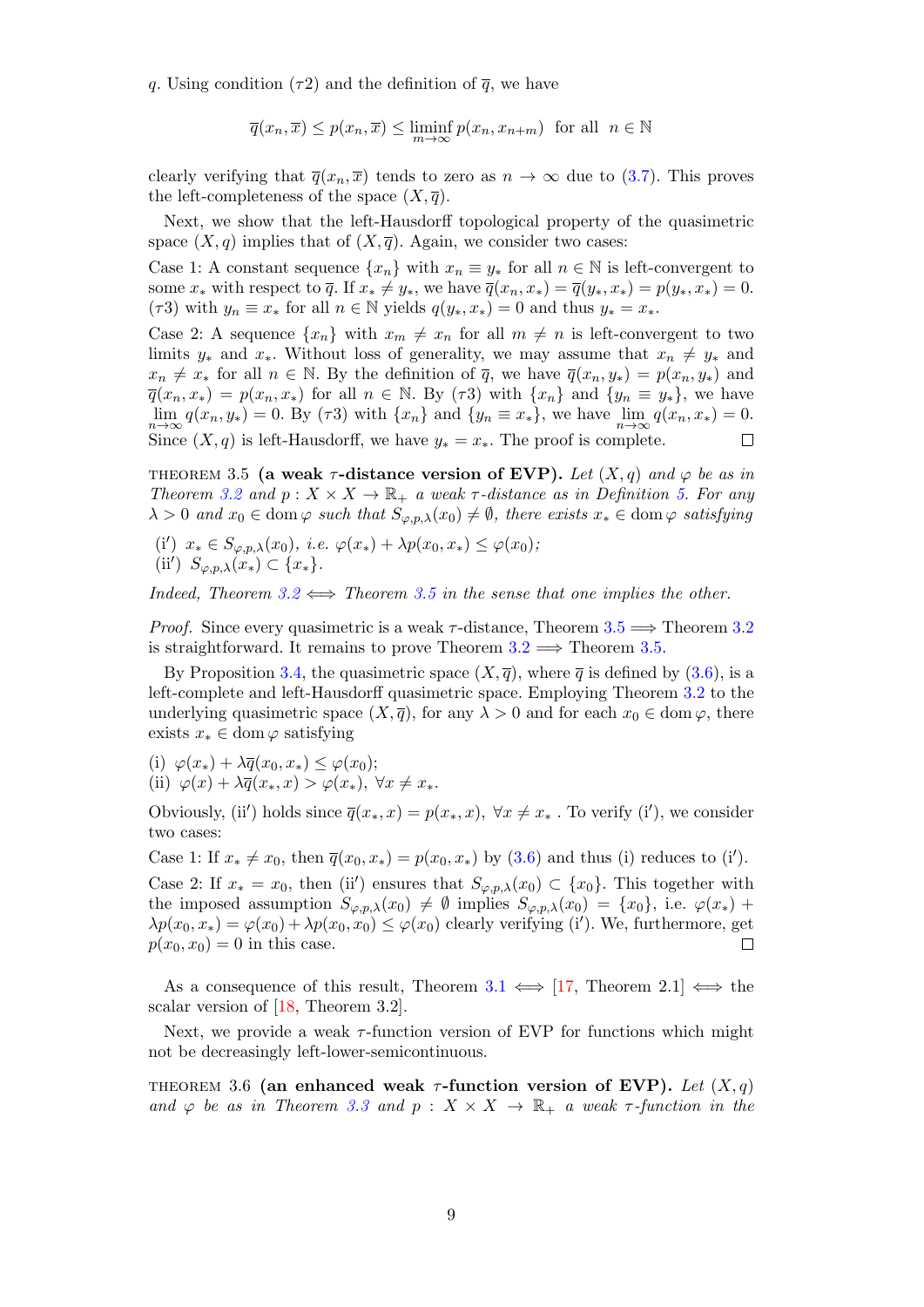sense of Definition 5. Assume that the set-valued mapping  $S_{\varphi,p,\lambda}$  defined in (3.3) with  $q = p$  has the limiting monotonicity condition. Then, for every  $\lambda > 0$  and  $x_0 \in \text{dom}\,\varphi$  such that  $S_{\varphi,p,\lambda}(x_0) \neq \emptyset$ , there exists  $x_* \in \text{dom}\,\varphi$  satisfying (i) and (ii') in Theorem 3.5. Indeed, Theorem 3.6  $\Longleftrightarrow$  Theorem 3.3 in the sense that one implies the other.

*Proof.* First, we construct a sequence  $\{x_n\}$  as follow: for  $n \in \mathbb{N}_0$ , if  $S_{\varphi, p, \lambda}(x_n) = \emptyset$ , then set  $x_* = x_n$  and STOP; otherwise  $x_{n+1}$  is chosen in  $S_{\varphi, p,\lambda}(x_n)$  such that

$$
p(x_n, x_{n+1}) \ge \sup_{y \in S_{\varphi, p, \lambda}(x_n)} p(x_n, y) - 2^{-n}.
$$

Obviously, if  $S_{\varphi,p,\lambda}(x_*) = \emptyset$ , then  $x_*$  satisfies (ii'). Since  $x_n \in S_{\varphi,p,\lambda}(x_{n-1}) \subset \cdots \subset$  $S_{\varphi,p,\lambda}(x_0)$ , (i') holds as well.

When  $S_{\varphi,p,\lambda}(x_n) \neq \emptyset$  for all  $n \in \mathbb{N}_0$ , we proceed in the same lines of the proof of Theorem 3.3.  $\Box$ 

We conclude this section with a quasimetric version of  $[17,$  Theorem 2.1 in quasimetric spaces. Our proof is very simple.

THEOREM 3.7 (a  $\Lambda$ -distance version of EVP [17, Theorem 2.1].) Let  $(X, q)$ ,  $\varphi$ , and p as in Theorem 3.5 and  $\Lambda : \mathbb{R} \to \mathbb{R}_{++} := (0, +\infty)$  a nondecreasing function. Then, for any  $x_0 \in \text{dom } \varphi$  there exists  $x_* \in \text{dom } \varphi$  such that

$$
(\mathbf{i}''') \ p(x_0, x_*) \le \Lambda(\varphi(x_0))\big(\varphi(x_0) - \varphi(x_*)\big);
$$

$$
(ii''') p(x_*, x) > \Lambda(\varphi(x_*))(\varphi(x_*) - \varphi(x)), \ \forall x \neq x_*.
$$

Indeed, Theorem  $3.7 \Leftrightarrow$  Theorem 3.5.

*Proof.* Observe that if  $S_{\varphi,p,\lambda_0} = \emptyset$  with  $\lambda_0 = 1/\Lambda(\varphi(x_0)) > 0$ , then  $x_* = x_0$  satisfies  $(i''')$  and (ii<sup>'''</sup>). Assume now that it is nonempty and get from Theorem 3.5 for  $\varphi$ ,  $x_0$  and  $\lambda_0$  the following:

(i')  $\varphi(x_*) + \lambda_0 \overline{q}(x_0, x_*) \leq \varphi(x_0);$ (ii')  $\varphi(x) + \lambda_0 p(x_*, x) = \varphi(x) + \lambda \overline{q}(x_*, x) > \varphi(x_*)$ ,  $\forall x \neq x_*$ .

Since  $\overline{q}(x_0, x_*) \geq 0$ , (i') implies  $\varphi(x_*) \leq \varphi(x_0)$ . Then, the nondecreasing monotonicity of the function  $\Lambda$  gives  $\Lambda(\varphi(x_{\ast})) \leq \Lambda(\varphi(x_0))$ . This together with (ii') justifies  $(ii''')$ . Details are below:

(ii') 
$$
\iff \varphi(x) + \lambda_0 p(x_*, x) > \varphi(x_*)
$$
,  $\forall x \neq x_*$   
\n
$$
\xrightarrow{\lambda_0 \geq 0} p(x_*, x) > \frac{1}{\lambda_0} (\varphi(x_*) - \varphi(x)) = \Lambda(\varphi(x_0)) (\varphi(x_*) - \varphi(x)), \quad \forall x \neq x_*
$$
\n
$$
\xrightarrow{monotonicity} p(x_*, x) > \Lambda(\varphi(x_*)) (\varphi(x_*) - \varphi(x)), \quad \forall x \neq x_* \iff \text{(ii''')}.
$$

We have proved that Theorem 3.5  $\implies$  Theorem 3.7. By taking  $\Lambda(t) \equiv \lambda$  for all  $t \in \mathbb{R}$ , we also get the validity of the reverse implication. Therefore, the equivalence holds true.

*Remark* 2 (comparisons with known results). When  $q = d$  is a metric, Theorem 3.7 recaptures the result in [17, Theorem 2.1] while Theorem 3.6 improves the corresponding results in [18, 19, 29] for extended real-valued functions. It is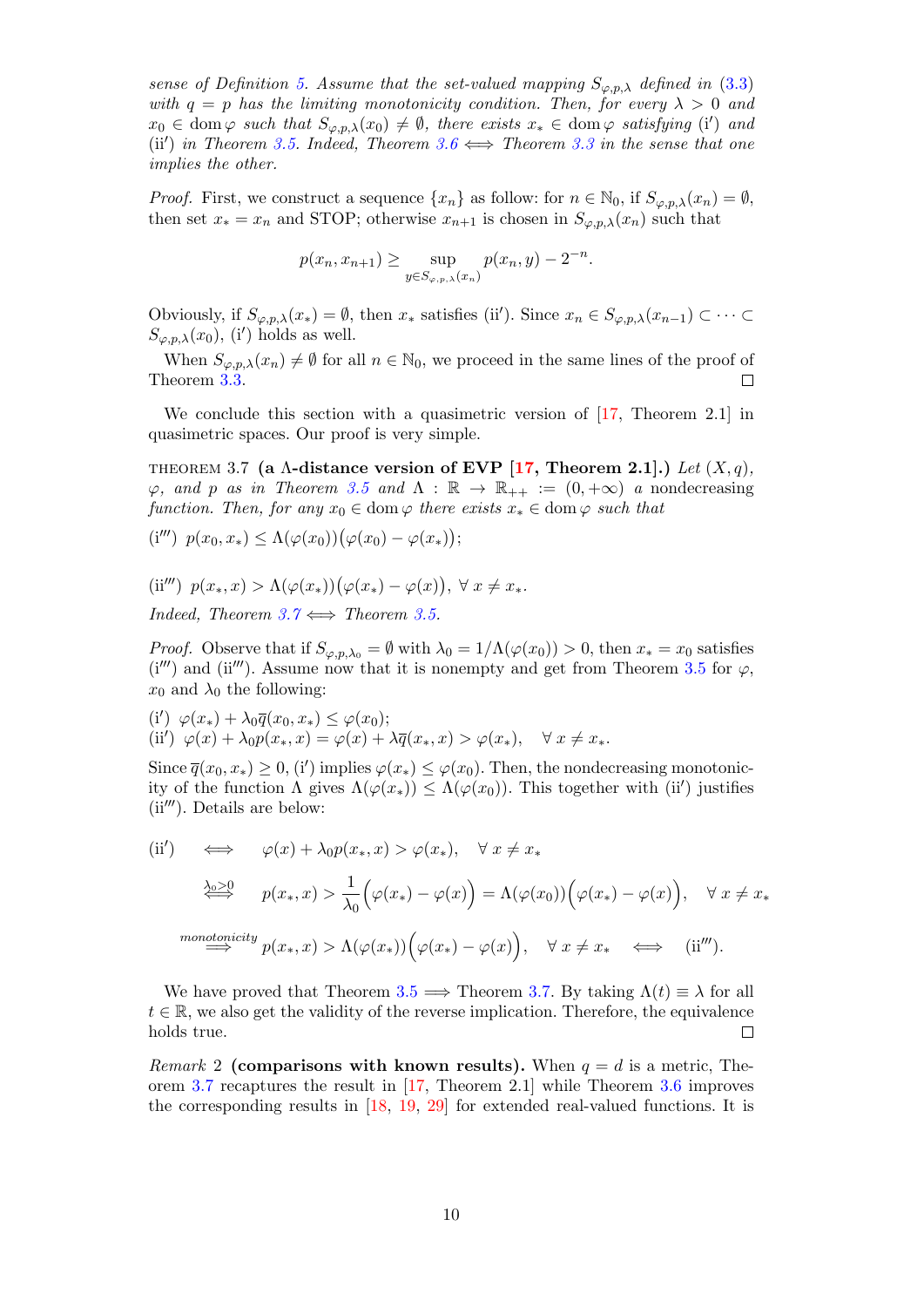important to emphasize that the obtained results are more general than Khanh and Quy's since they worked with weak  $\tau$ -functions defined in complete metric spaces.

#### 4. Caristi's Fixed-Point Theorems with Generalized Distances

In this section, we formulate quasimetrics and weak τ -distances versions of CFPT. They are equivalent to the corresponding EVP results obtained in Section 3; each version of EVP leads to a quick proof of a related version of CFPT.

First, let us present some developments on CFPT with w-distances and  $\tau$ distances.

THEOREM 4.1 (CFPT [7]). Let  $(X,d)$  be a complete metric space,  $\varphi: X \to \mathbb{R}_+$  a lower semicontinuous function, and  $T : X \to X$  a single-valued function satisfying

$$
d(x,T(x)) \le \varphi(x) - \varphi(Tx), \ \forall x \in X.
$$

Then, T has a fixed point.

In [14], Kada et al. introduced w-distances and proved a fixed-point theorem in which a w-distance plays the role of the metric in the original result. They also derived from it many equivalent forms including Subrahmanyam's fixed-point theorem, Kannan's fixed-point theorem, and Ciric's fixed-point theorem.

THEOREM 4.2 (a w-distance version of CFPT [14, Theorem 4]). Let  $(X, d)$ be a complete metric space,  $p : X \times X \to \mathbb{R}_+$  a w-distance in Definition 3, and  $T: X \to X$  a function. Suppose that there exists  $r \in [0,1)$  such that

$$
p(Tx, T^2x) \le rp(x, Tx), \ \forall \ x \in X \text{ and}
$$
  

$$
\inf_{x \in X} (p(x, y) + p(x, Tx)) > 0, \ \forall \ y \in X \text{ with } \ y \ne Ty.
$$

Then, there exists  $x_* \in X$  such that  $x_* = Tx_*$  and  $p(x_*, x_*) = 0$ .

In [37], Latif generalized Theorem 4.2 to set-valued mappings  $T : X \Rightarrow X$  and parameter mappings  $\Lambda : \mathbb{R}_+ \to \mathbb{R}_{++}$ , where  $\mathbb{R}_{++} := (0, +\infty)$ .

THEOREM 4.3 (Latif's fixed-point theorem  $[37,$  Theorem 2.3]). Let X, p, and  $\varphi$  be as in Theorem 4.2 and  $T : X \Rightarrow X$  a set-valued mapping satisfying

$$
\forall x \in X, \ \exists y \in T(x) : p(x, y) \leq \Lambda(\varphi(x))(\varphi(x) - \varphi(y)),
$$

where  $\Lambda : \mathbb{R} \to \mathbb{R}_{++}$  is a nondecreasing function. Then, T has a fixed point  $x_* \in X$ satisfying  $p(x_*, x_*) = 0$ .

The above results were further generalized to  $\tau$ -functions and weak  $\tau$ -functions settings in, e.g. [17, Theorem 2.2] and [18, Theorem 3.3]. In this paper, we establish two versions of CFPT which are equivalent to the quasimetric and weak  $\tau$ -distance versions of EVP. Therefore, they are equivalent as well.

THEOREM 4.4 (a quasimetric version of CFPT). Let  $(X, q)$  be a left-complete and left-Hausdorff quasimetric space,  $\varphi : X \to \overline{\mathbb{R}}$  a function being proper, decreasingly left-lower-semicontinuous, and bounded from below, and  $T : X \Rightarrow X$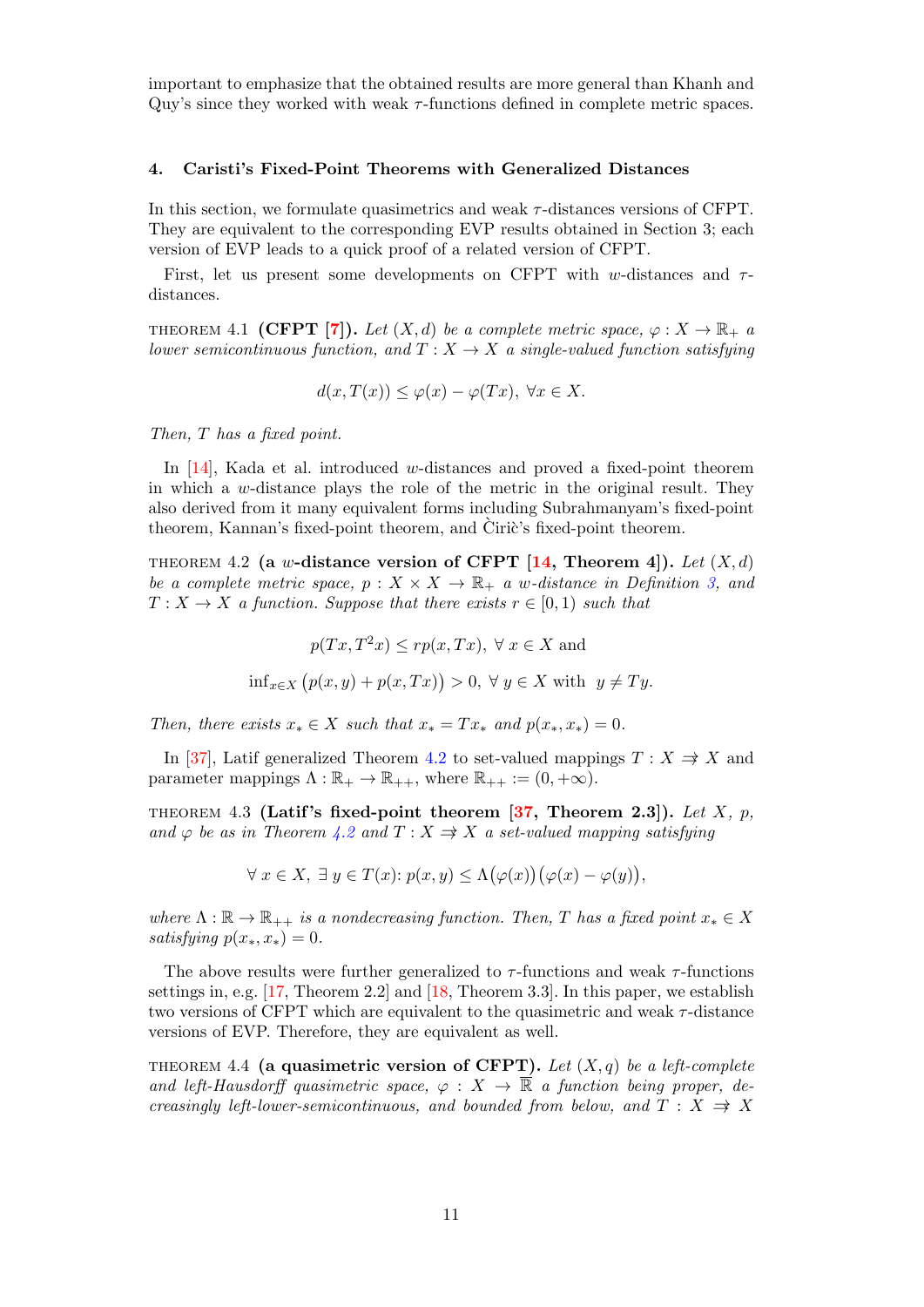a set-valued mapping. Assume that the set  $\Xi := S_{\varphi,q,1}(x_0)$  is nonempty for some  $x_0 \in \text{dom}\,\varphi$  and the pair  $(T,\Xi)$  satisfies

$$
\forall x \in \Xi, \exists y \in T(x) : \varphi(y) + q(x, y) \le \varphi(x). \tag{4.8}
$$

Then, T has a fixed point  $x_* \in \Xi$ , i.e.  $x_* \in T(x_*)$  satisfying  $p(x_*, x_*) = 0$ . Indeed, Theorem  $4.4 \Leftrightarrow$  Theorem 3.2 in the sense that one implies the other.

*Proof.* Theorem 3.2  $\implies$  Theorem 4.4. By the quasimetric version of EVP in Theorem 3.2, we can find  $x_* \in S_{\varphi,q,1}(x_0) = \Xi$  such that  $S_{\varphi,q,1}(x_*) \subset \{x_*\}$ , where  $S_{\varphi,q,1}$  is defined by (3.3). We claim that this point is a fixed point of T. Arguing by contradiction, suppose that it is not true, i.e.  $x_* \notin T(x_*)$ . This together with condition (4.8) ensures the existence of  $y \in T(x_*)$  such that  $y \neq x_*$ and  $\varphi(y) + q(x_*, y) \leq \varphi(x_*),$  i.e.  $x_* \neq y \in S_{\varphi,q,1}(x_*) \subset \{x_*\}.$  This impossibility verifies that  $x_*$  is a fixed point of T. We also get from condition (4.8) that  $\varphi(x_*) + q(x_*, x_*) \leq \varphi(x_*)$  and thus  $q(x_*, x_*) = 0$  due to the nonnegativity property.

Theorem  $4.4 \implies$  Theorem 3.2. Assume that all the assumptions in Theorem 3.2 are fulfilled. Given  $x_0 \in \text{dom } \varphi$ , we consider two cases:

Case 1: there is  $x_* \in S_{\varphi,q,\lambda}(x_0)$  such that  $S_{\varphi,q,\lambda}(x_*) = \{x_*\}.$  Obviously, such an  $x_*$ satisfies conditions (i) and (ii) in Theorem 3.2.

Case 2: for every  $x \in S_{\varphi,q,\lambda}(x_0)$ , there is  $y \in S_{\varphi,q,\lambda}(x) \setminus \{x\}$ . Observe that if q is a quasimetric in X, so is  $q_{\lambda} := \lambda q$  and that  $S_{\varphi, \lambda q,1}(x_0) = S_{\varphi, q, \lambda}(x_0)$ . Set  $\Xi := S_{\varphi,q_{\lambda},1}(x_0)$  and construct a set-valued mapping  $T : X \to X$  with

$$
T(x) := \{ y \in X | y \neq x \text{ and } \varphi(y) + q_\lambda(x, y) \leq \varphi(x) \} = S_{\varphi, q, \lambda}(x) \setminus \{x\}.
$$

Obviously,  $\Xi \subset \text{dom } T$  and the pair  $(\Xi, T)$  satisfies condition (4.8) in the quasimetric space  $(X, q_\lambda)$ . By Theorem 4.4, there is  $x_* \in T(x_*)$  contradicting the structure of T.  $\Box$ 

COROLLARY 4.5 (a weak  $\tau$ -distance version of CFPT). Let  $(X, q)$  be a leftcomplete and left-Hausdorff quasimetric space,  $p : X \times X \to \mathbb{R}_+$  be a weak  $\tau$ distance in Definition 5, and ( $\tau$ 3),  $\varphi: X \to \mathbb{R} \cup \{+\infty\}$  be proper, decreasingly leftlower-semicontinuous, and bounded from below. Assume that the set  $\Xi := S_{\varphi,q,1}(x_0)$ is nonempty for some  $x_0 \in \text{dom } \varphi$  and the pair  $(T, \Xi)$  satisfies

$$
\forall x \in \Xi, \ \exists y \in T(x) : \ \varphi(y) + p(x, y) \le \varphi(x).
$$

Then, T has a fixed point  $x_* \in X$  such that  $p(x_*, x_*) = 0$ . Indeed, Corollary  $\overline{4.5} \Longleftrightarrow$  Theorem 3.5 in the sense that one implies the other.

*Proof.* Proceed similarly the proof of Theorem 4.4; we replace the quasimetric  $q$ and the quasimetric version of EVP in Theorem 3.2 by the weak  $\tau$ -distance p and the weak  $\tau$ -distance version in Theorem 3.5.  $\Box$ 

COROLLARY 4.6 (a  $\Lambda$ -distance version of [37, Theorem 2.3]). Let  $(X, q)$  be a left-complete and left-Hausdorff quasimetric space,  $p : X \times X \to \mathbb{R}_+$  a weak  $\tau$ -distance in Definition 5,  $\varphi: X \to \overline{\mathbb{R}}$  a function being proper, decreasingly leftlower-semicontinuous, and bounded from below, and  $T : X \Rightarrow X$  a set-valued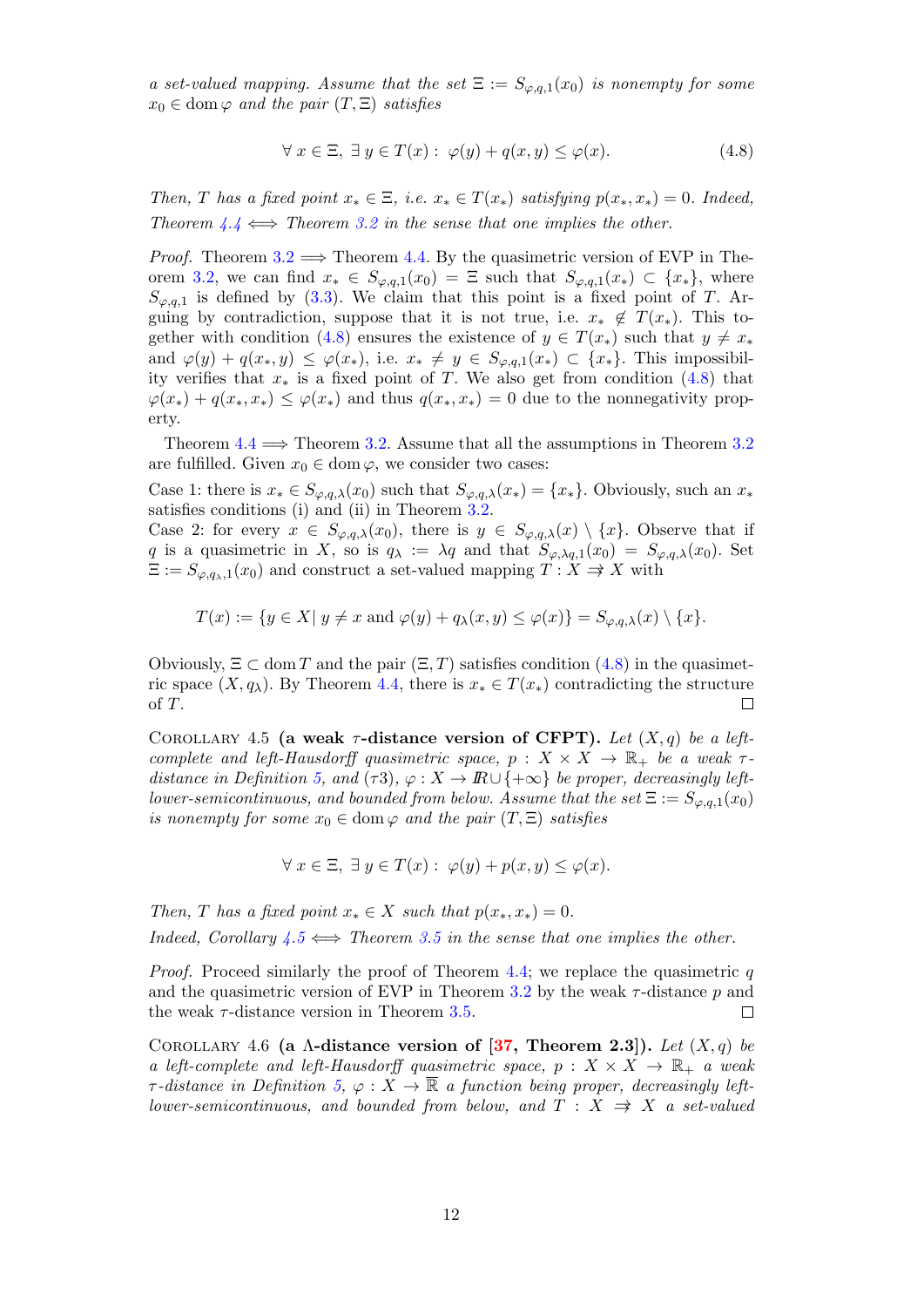mapping. Assume that there is  $x_0 \in \text{dom } \varphi$  such that the set

$$
\Xi := \{ y \in X | \ p(x, y) \le \Lambda(\varphi(x))(\varphi(x) - \varphi(y)) \}
$$

is nonempty and that the pair  $(T, \Xi)$  satisfies

$$
\forall x \in X, \ \exists y \in T(x) : p(x, y) \leq \Lambda(\varphi(x))(\varphi(x) - \varphi(y)),
$$

where  $\Lambda : \mathbb{R} \to \mathbb{R}_{++}$  is a nondecreasing function. Then, T has a fixed point  $x_* \in X$ satisfying  $p(x_*, x_*) = 0$ .

Indeed, Corollary  $4.6 \leftrightarrow$  Theorem 3.7 in the sense that one implies the other.

Proof. By using similar arguments of proving the equivalence between a version of EVP and its corresponding version of CFPT.  $\Box$ 

We now have that Corollary  $4.6 \iff$  Theorem  $3.7 \iff$  Theorem  $3.5 \iff$  Corollary 4.5. This implies that a weak  $\tau$  distance version of [37, Theorem 2.3] is not more general than the original form without the monotonicity mapping  $\Lambda$ .

#### 5. Applications to organizational change: hiring and firing routines

In [5, 6], Soubeyran proposed a Variational Rationality (VR) approach which models and unifies a long list of stay/stability and change dynamical systems in Behavioral Sciences in different contexts in many disciplines; e.g. Psychology, Economics, Management Sciences, Decision Theory, Philosophy, Game Theory, Political Sciences, Artificial Intelligence, etc. He has shown how the original EVP, Theorem 3.1, can be seen as a prototype which formalizes, in a crude but nice way, such dynamics as succession of worthwhile stays and changes which balance, each step, motivationand resistance-to-change to finally end in some variational trap. Recently, Bao el al. considered how set-valued versions of EVP can be applied to the functioning of goal systems in psychology [3] and the capability theory of wellbeing [4]. In this section, we show how quasimetric and w-distance versions of EVP expand the range of applications in Behavioral Sciences.

The literature on formation and breaking routines is enormous and represents a very important area of research. Our behavioral application considers a well known, specific and concrete example of hiring, firing and keeping employment routines within an organization in [26].

A simple model. Consider a hierarchical firm where, each period, an entrepreneur (leader) can hire, keep again and fire numbers of employed workers in l different kinds of skilled and specialized works  $x = (x^1, x^2, \ldots, x^l) \in X = \mathbb{R}^l_+$ to produce a quantity  $Q(x)$  of a final good of a quality  $s(x)$ , where  $x^j \geq 0$  is the number of employed workers of type  $j \in J := \{1, 2, \ldots, l\}$  and the endogenous quality  $s(x)$  of this final good depends on the profile of skilled workers x.

The revenue of the entrepreneur is  $\varphi [Q(x), s(x)]$ . His operational cost  $\rho(x)$  is the sum of costs to buy the nondurable means used by each worker, and the wages paid to each worker. Then, if, in the last and current periods, the entrepeneur utilizes the profiles  $x$  and  $y$  of skilled workers, his last and current profits are  $g(x) = \varphi [Q(x), s(x)] - \rho(x)$  and  $g(y) = \varphi [Q(y), s(y)] - \rho(y)$ .

Let  $\overline{g} = \sup \{g(y), y \in X\}$   $\lt +\infty$  be the maximum profit which the entrepreneur can expect. Then, given the choice of his last and current profiles of workers  $x$  and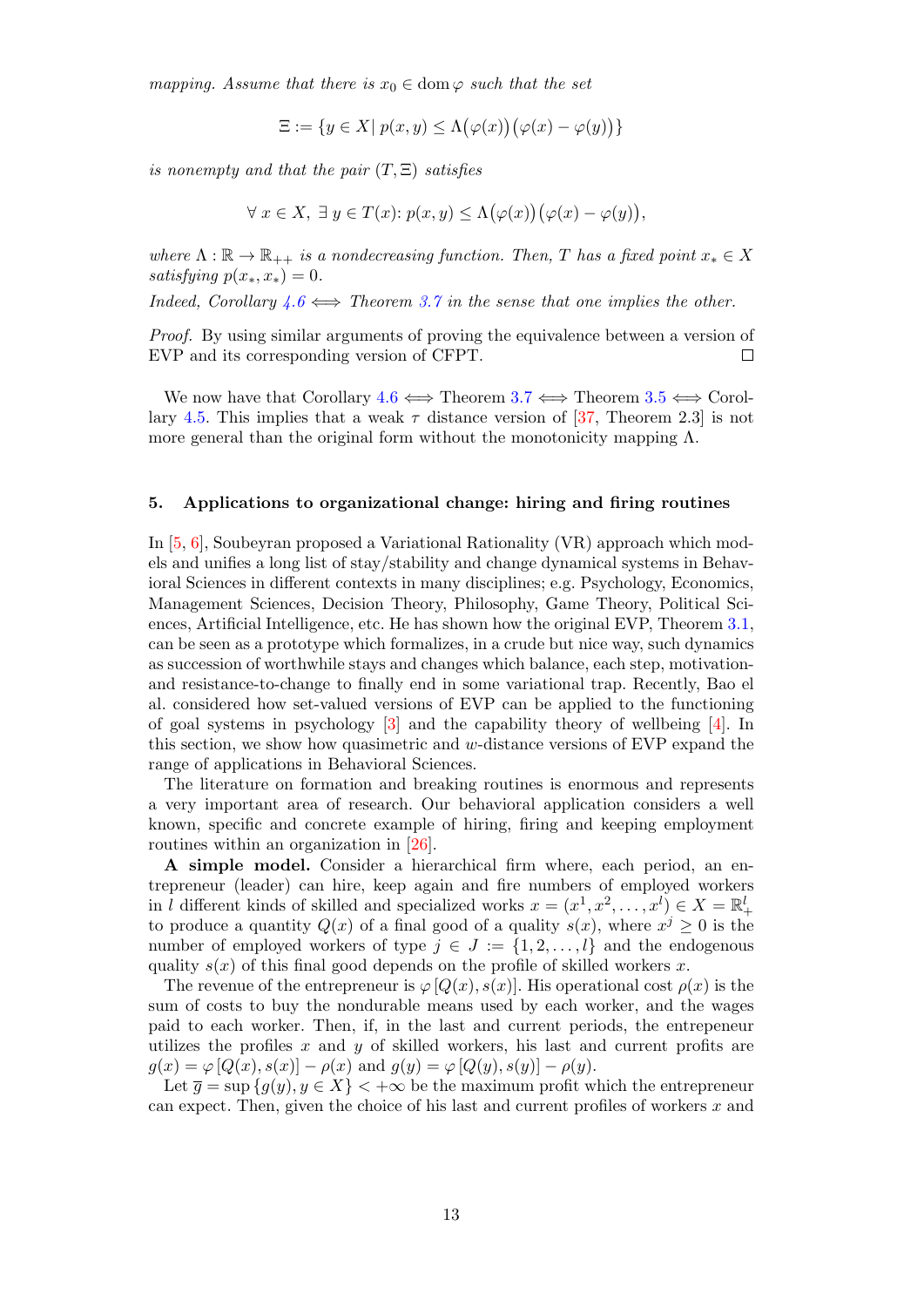$y, f(x) = \overline{g} - g(x) \ge 0$  and  $f(y) = \overline{g} - g(y) \ge 0$  represent his last and current unsatisfactions to reach his potential maximum profit  $\overline{q} < +\infty$ .

To be more precise, let us recall the Cobb Douglas production function in the O-Ring theory of the firm—the "O-Ring" terminology comes from the NASA Apollo program, where the quality of the rocket is zero if the quality of only one of its components is zero; see  $[27]$ . It is defined by

$$
\varphi [Q(x), s(x)] = k^{\alpha} \left[ \prod_{j=1}^{l} s^{j} x^{j} \right] L(x) B,
$$

where  $k > 0$  represents capital (machines),  $\alpha > 0$  shows how a marginal increase in the use in capital will increase, more or less, the quality of the rocket, refering to the degree of concavity of the quality of the rocket with respect to the use of capital,  $s^j \geq 0$  defines the skill (quality) of each worker of type j (hence the quality of the component he produces),  $L(x)$  is the numner of employed workers, and B is the output per worker. The endogenous quality of the final good is  $s(x) = \prod_{j=1}^{l} s^j x^j$ . Obviously,  $s(x) = 0$  if  $s_j = 0$  for, at least, one  $j \in J$ .

Next, let us present main ingredients and important concepts in the VR approach; see [5, 6] for a general framework.

— n and  $n + 1$  stands for a last period and a current one.

 $x_n = x$  and  $x_{n+1} = y$  refer to a last and a current profile of employed workers.  $-x_n \wedge x_{n+1}$  stands for a current move of the entrepreneur, i.e. he hires, keeps again, and fires  $x_{n+1}^j - x_n^j > 0$ ,  $x_{n+1}^j - x_n^j = 0$ , and  $x_n^j - x_{n+1}^j > 0$  workers of type  $j$ , respectively.

A move is called a **change** iff  $x_{n+1}^j \neq x_n^j$  for some  $j \in J$ .

— A move is called a **stay** iff  $x_{n+1}^j = x_n^j$  for all  $j \in J$ .

— The **advantage-to-change function**  $A: X \times X \to \mathbb{R}$  is defined by  $A(x, y) =$  $g(y) - g(x)$  as the difference between the profit to use the profile of employed workers  $y$  and the profit to use  $x$ .

— The advantage-to-change  $A(x_n, x_{n+1})$  from an old profile of employed workers  $x_n$  to a current profile  $x_{n+1}$  is the increase between the current profit  $g(x_{n+1})$  to use the new profile of workers  $x_{n+1}$  and the profit  $g(x_n)$  to use again the last profile of workers  $x_n$ .

—If we define  $\overline{g} = \sup \{g(x) | x \in X\}$   $\lt +\infty$  as the largest profit the entrepreneur can expect, then the function  $f(x) := \overline{g} - g(x)$  measures the residual unsatisfaction to use the profile of employed workers  $x$ . Thus, the advantage-to-change from  $x_n$ to  $x_{n+1}$ 

$$
A(x_n, x_{n+1}) = f(x_n) - f(x_{n+1}) = [\overline{g} - g(x_n)] - [\overline{g} - g(x_{n+1})] = g(x_{n+1}) - g(x_n)
$$

also refer to the difference between the residual unsatisfaction to use again the current profile of workers  $x_n$  and the residual unsatisfaction to use the new profile of workers  $x_{n+1}$ .

—The inconvenience-to-change function  $I : X \times X \to \mathbb{R}$  is defined by  $I(x, y) = C(x, y) - C(x, x) \ge 0$  as the difference between the cost-to-be-ableto-change  $C(x, y) \ge 0$  and the cost-to-be-able-to-stay  $C(x, x) \ge 0$ . We will show later that, in this example,  $C(x, y)$  is the sum of all the costs to be able to hire, keep again and fire workers.

— A move  $x \sim y$  is worthwhile to the entrepreneur iff the advantage-to-change from  $x$  to  $y$  is proportionally bigger than or equal to the inconvenience-to-change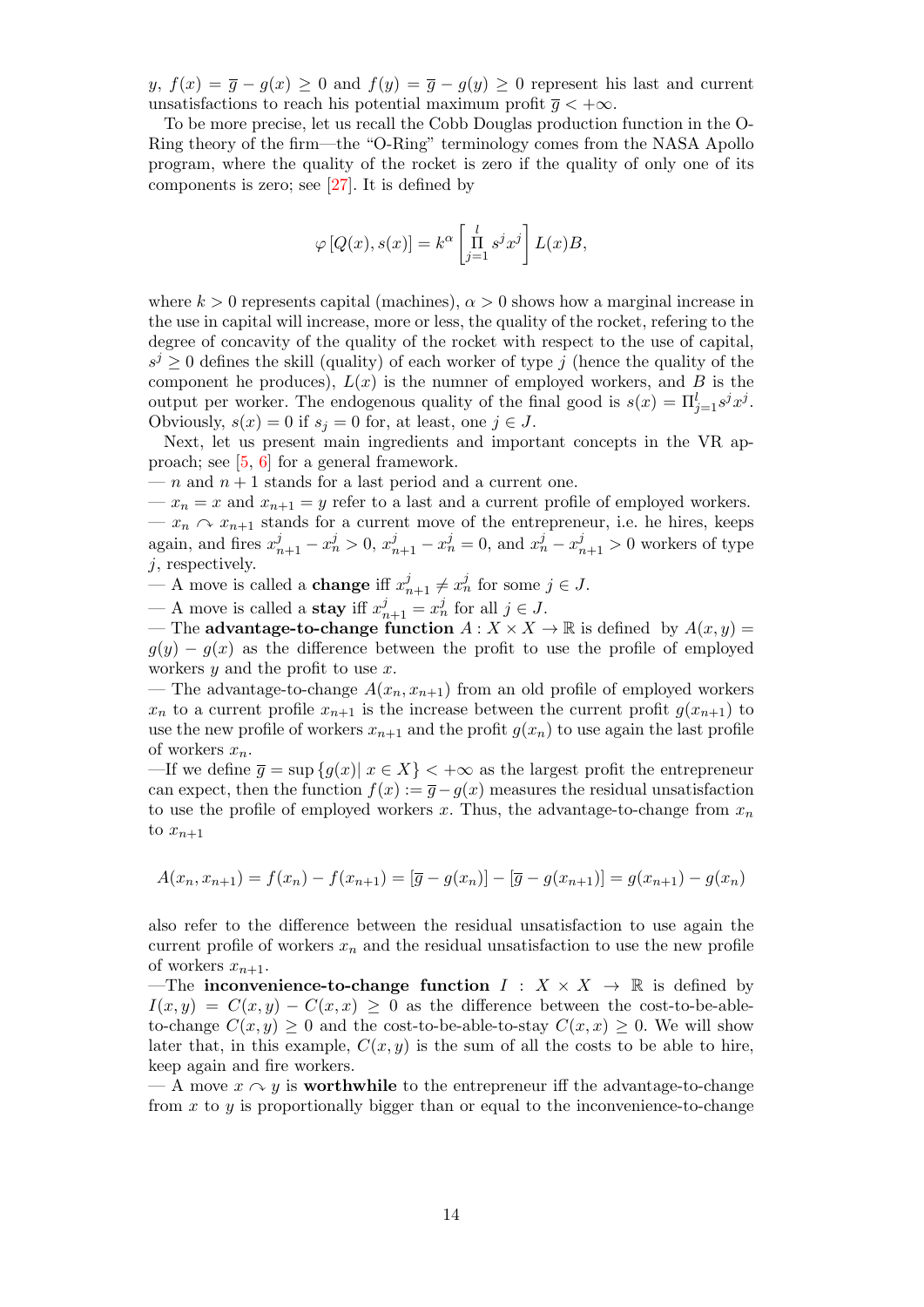up to a prior chosen degree of acceptability  $\lambda > 0$ , i.e.,

$$
g(y) - g(x) \ge \lambda I(x, y) \text{ or } f(x) - f(y) \ge \lambda I(x, y).
$$

—The multifunction  $W : X \Rightarrow X$  defined by

$$
W_{\lambda}(x) := \{ y \in X | \ A(x, y) \ge \lambda I(x, y) \}
$$

is called a **worthwhile** mapping since a move  $x \sim y$  is worthwhile iff  $y \in W_\lambda(x)$ . —A worthwhile transition  $\{x_n\}$  is defined as a succession of worthwhile temporary stays and changes, i.e.  $x_{n+1} \in W_{\lambda}(x_n)$ ,  $\forall n \in \mathbb{N}$ .

 $-x_* \in X$  is called an aspiration point (strong or weak) of a worthwhile transition  $\{x_n\}$  iff  $x_* \in W_\lambda(x_n)$ ,  $\forall n \in \mathbb{N}$  (the strong case) or  $x_* \in W_\lambda(x_0)$  (the weak case).

 $-x_* \in X$  is called a worthwhile-to-stay trap iff

$$
W_{\lambda}(x_{*}) = \{x_{*}\} \iff g(x) - g(x_{*}) = f(x_{*}) - f(x) < \lambda I(x_{*}, x), \ \forall \ x \neq x_{*}.
$$

This means that being there, it is not worthwhile to move away.

 $-A$  variational trap is both worthwhile to reach and worthwhile to stay.

The main idea of a behavioral theory is to explain "why, where, how and when" agents perform actions and change, at each current period, along a path of stays and changes  $\{x_0, x_1, \ldots, x_n, x_{n+1}, \ldots\}$ : i) why the agent, first, has an incentive to take some steps away from his current position and, then, an incentive to stop changing one more step within this period, ii) when, starting from an initial position, a worthwhile transition converges to a variational trap, i.e. it approaches and ends in this trap.

Next, we will provide motivations for us to study extensions of EVP with both quasimetrics and w-distances. In the VR approach in  $[5, 6]$ , costs-to-be-able-tochange verify, in the simplest prototype case, the following four assumptions:

- (1) no change no cost  $C(x, x) = 0, \forall x \in X;$
- (2) it is not free to perform a move  $C(x, y) > 0, \forall x \neq y;$
- (3) a direct change costs less than any indirect change  $C(x, y) \leq C(x, z) + C(z, y)$ ,  $\forall x, y, z \in X;$
- (4) the cost to perform a change cannot be equal to the cost to undo that change  $C(x, y) \neq C(y, x), \forall x, y \in X.$

Mathematically, such a cost function is indeed a quasimetric in  $X$ .

In the model of the formation and breaking of routines relative to hiring and firing workers, the inconvenience-to-change function can be defined in terms of hiring, keeping again, and firing costs. More presicely, to be able to hire one skilled worker of type j, ready to work, costs  $c_H^j(t) \geq 0$ . The variable t represents the last t worker of type  $j$  to be hired. Notice that this formulation considers that, in the current period, to hire one more worker can be more or less costly, depending on how many workers the entrepreneur have hired before this last one in this current period. These costs include search and training costs. To fire one worker of type  $j$ , costs  $c_l^j$  $F(t) \geq 0$ , where t represents the last t worker to be fired. These costs represent separation and compensation costs. To keep a worker, ready to work, one period more, costs  $c_K^j(t) \geq 0$ . These conservation costs include knowledge regeneration and motivation costs. Then, in the current period, costs to hire  $y^j - x^j \geq 0$  (resp.,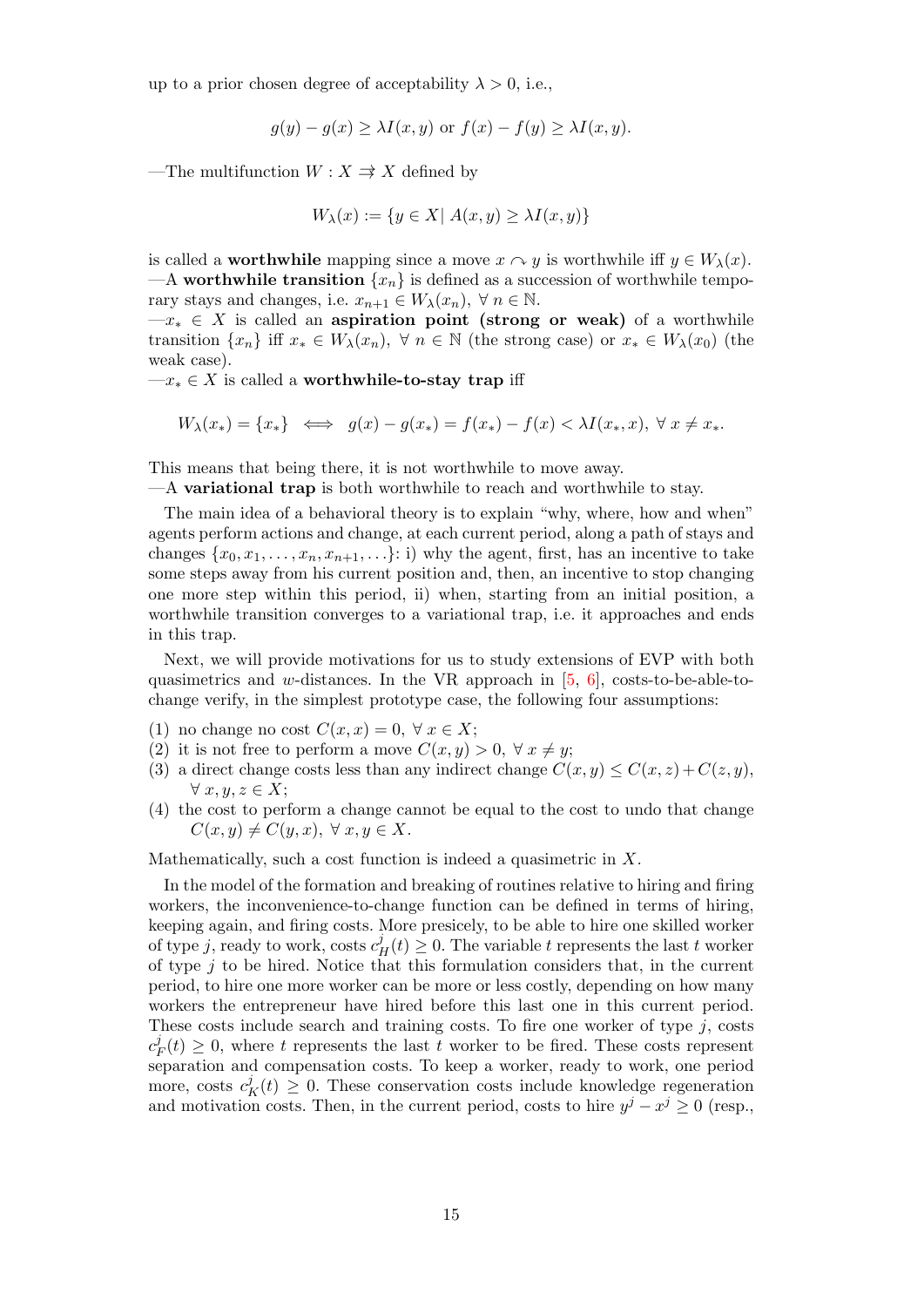costs to fire and costs to keep) workers of type  $j$  are defined by

$$
C_H^j(x^j, y^j) = \int_{x^j}^{y^j} c_H^j(t)dt, \ C_F^j(x^j, y^j) = \int_{y^j}^{x^j} c_F^j(t)dt, \ C_K^j(x^j, x^j) = \int_0^{x^j} c_K^j(t)dt,
$$

respectively. Then, costs to be able to change from using  $x^j$  workers of type j to  $y^j$  workers of type j are

$$
C^{j}(x^{j}, y^{j}) := \begin{cases} C^{j}_{K}(x^{j}, x^{j}) + C^{j}_{H}(x^{j}, y^{j}) & \text{if } y^{j} \geq x^{j}, \\ C^{j}_{K}(y^{j}, y^{j}) + C^{j}_{F}(x^{j}, y^{j}) & \text{if } y^{j} \leq x^{j}, \end{cases}
$$

for  $j \in J = \{1, 2, \ldots, l\}.$ 

Observe from the context that costs-to-be-able-to-stay  $C^{j}(x^{j}, x^{j}) = C^{j}_{K}(x^{j}, x^{j})$ are strictly positive since the cost to be able to keep  $x^j$  workers of type j does exist. Observe also that  $C^j$  does not enjoy the symmetricity property since, in general, we have the inequality

$$
C^{j}(x^{j},y^{j}) = C^{j}_{K}(x^{j},x^{j}) + C^{j}_{H}(x^{j},y^{j}) \neq C^{j}_{K}(y^{j},y^{j}) + C^{j}_{F}(x^{j},y^{j}) = C^{j}(y^{j},x^{j})
$$

when  $x^j \neq y^j$ . Therefore, they are neither quasimetrics nor metrics.

Fix any  $j \in J$ . It is not difficult to check that  $C^{j}(x^{j}, y^{j})$  is a w-**distance** provided that the costs to hire, keep again, and fire functions  $c_H^j$ ,  $c_K^j$  and  $c_I^j$  $E_F^j$  are continuous and satisfy

$$
\inf_{a\in\mathbb{R}}\int_{a}^{a+r}c_H^j(t)dt>0,\;\;\inf_{a\in\mathbb{R}}\int_{a}^{a+r}c_F^j(t)dt>0,\;\text{ and }\;\inf_{a\in\mathbb{R}}\int_{a}^{a+r}c_K^j(t)dt>0.
$$

The reader is referred to [14, Example 6] for a detailed proof.

The inconvenience-to-change the working force type j from  $x^j$  to  $y^j$ , denoted by  $I^j(x^j, y^j)$ , is defined by

$$
I^{j}(x^{j}, y^{j}) = C^{j}(x^{j}, y^{j}) - C^{j}(x^{j}, x^{j})
$$
  
= 
$$
\begin{cases} C^{j}_{H}(x^{j}, y^{j}) + C^{j}_{K}(x^{j}, x^{j}) - C^{j}_{K}(x^{j}, x^{j}) = \int_{x^{j}}^{y^{j}} c^{j}_{H}(t)dt & \text{if } y^{j} \geq x^{j} \\ C^{j}_{F}(x^{j}, y^{j}) + C^{j}_{K}(y^{j}, y^{j}) - C^{j}_{K}(x^{j}, x^{j}) = \int_{y^{j}}^{x^{j}} \left[c^{j}_{F} - c^{j}_{K}\right](t)dt & \text{if } y^{j} \leq x^{j} .\end{cases}
$$

By Proposition 3.4 in this paper, the inconvenience-to-change the working force of type *j* functions,  $C^j$ , for  $j \in J$  are quasimetrics.

Psychological inertia adds a fixed cost to accept to change rather than to stay denoted by  $e(x) > 0$ . This allows us to consider resistance-to-change as a w-distance which can be strictly positive for some  $x$  and thus is not a quasimetric. This formulation means that a change  $x \sim y$  is worthwhile if the motivation-to-change  $M(x, y) = U [A(x, y)] := A(x, y)$  is higher than the inconvenience-to-change plus some fixed psychological cost to accept to change, i.e.  $A(x, y) \geq I(x, y) + e(x)$ . For a nice paper on different aspects of psychological inertia, see [28]. Let us show that if the inconvenience-to-change  $I(x, y) \geq 0$  for all  $x, y \in X$  is a w-distance and if the psychological inertia term  $e(x)$  is positive, then the resistance-to-change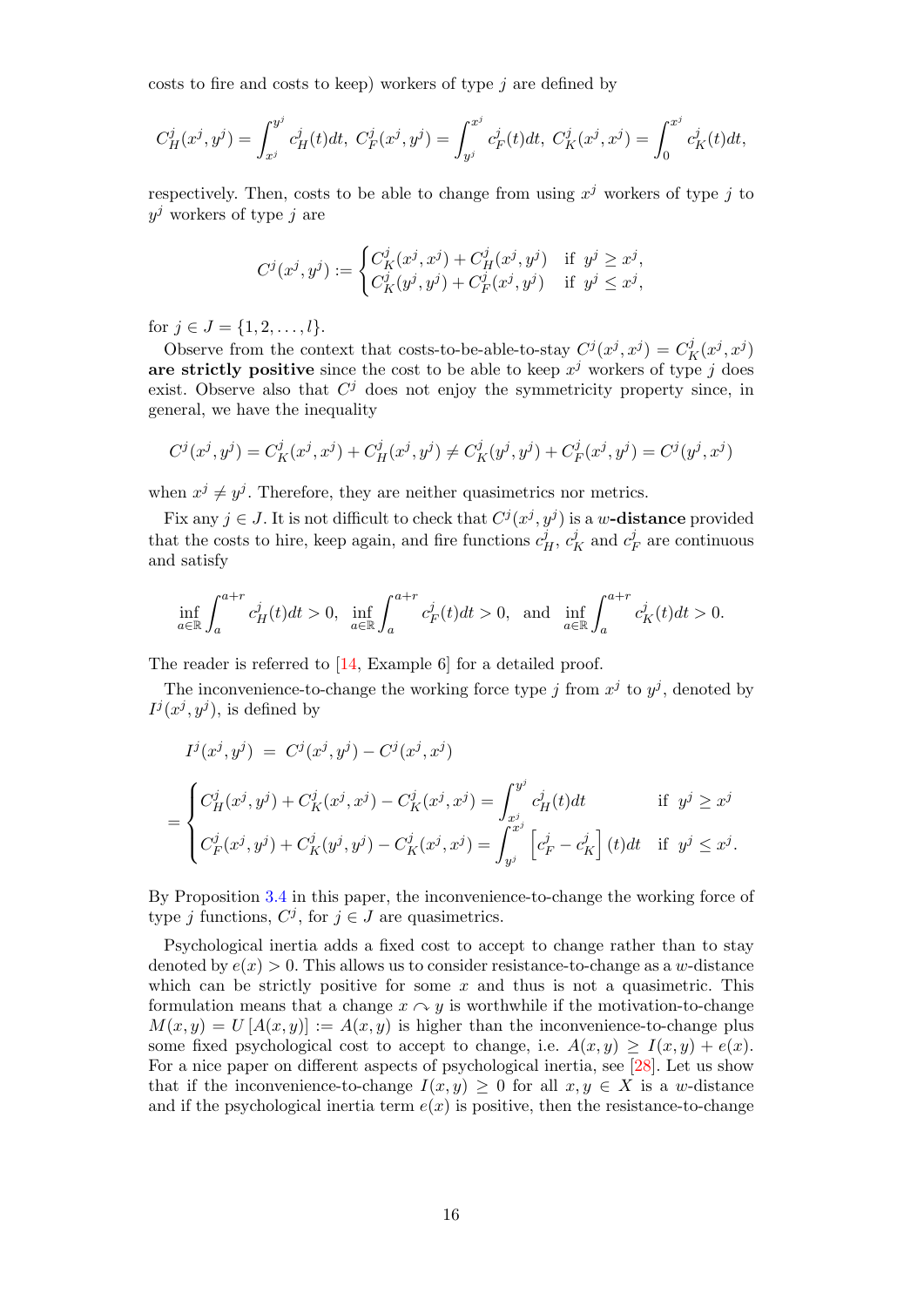$R(x, y) = I(x, y) + e(x)$  is also a w-distance such that  $R(x, x) = e(x) > 0$  for some  $x \in X$ . It is sufficient to check the validity of three conditions (w1), (w2) and (w3) in Definition 3.

- (w1) For all  $x, y, z \in X$ ,  $R(x, z) = I(x, z) + e(x) \leq I(x, y) + e(x) + I(y, z) + e(y) =$  $R(x, y) + R(y, z)$  holds since  $I(x, z) \leq I(x, y) + I(y, z)$ .
- (w2) For any  $x \in X$ ,  $R(x, \cdot) = I(x, \cdot) + e(x)$  is lower semicontinuous with respect to the second variable y because of that property of  $I(x, \cdot)$ .
- (w3) For all  $\varepsilon > 0$ , there exists  $\delta > 0$  such that if  $R(x, y) \leq \delta$  and  $R(y, z) \leq \delta$ , then  $d(x, z) \leq \varepsilon$ . This is true since  $R(x, y) \geq I(x, y)$  and I satisfies (w3).

In summary, the model of the formation and breaking routines ensures that it is essential to extend EVP from metrics to generalized distances.

Finally, we describe the role of generalized distance versions of EVP and CFPT in the model of the formation and breaking of routines relative to hiring and firing workers. The reader is referred to  $\overline{5}$ , 6 for a unified framework in Behavioral Sciences; see also [3] for applications in Psychology, [4] for applications to capability theory of well-being, [38] for a numerical method in routine's formation with resistance to change, following worthwhile changes.

The maximization formulation of EVP considers a left-complete and left-Hausdorff quasimetric space  $(X, q)$ , a weak  $\tau$ -distance  $p : X \times X \to \mathbb{R}_+$ , a increasingly left-upper-semicontinous, not identically  $-\infty$ , and bounded from above payoff-to-be-increased function  $g: X \to \mathbb{R}$ , and initial conditions  $\lambda > 0$ , and  $x_0 \in X$  such that  $g(x) - g(x_0) \geq \lambda p(x_0, x)$  for some  $x \in X$ . Then, there exists  $x_* \in X$  such that

(a') 
$$
g(x_*) - g(x_0) \geq \lambda p(x_0, x_*);
$$

(b') 
$$
g(x) - g(x_*) < \lambda p(x_*, x)
$$
 for all  $x \neq x_*$ ;

(c') 
$$
p(x_0, x_*) \leq \frac{\varepsilon}{\lambda}
$$
 provided that  $g(x_0) \geq \sup_{x \in X} g(x) - \varepsilon$  for some  $\varepsilon > 0$ .

Let us discuss here how the variational rationality approach interprets this Ekeland's result.

- $(a')$  There exists an acceptable one step transition from an initial position to an end  $x_* \in W_\lambda(x_0)$ . This means that it is worthwhile to move directly from  $x_0$ to  $x_*$ . The proof also shows that  $x_*$  is an aspiration point, i.e.  $x_* \in W_\lambda(x_n)$ for all  $n \in \mathbb{N}$ . This means that it is worthwhile to reach  $x_*$  starting from each  $x_n$  for  $n \in \mathbb{N}$ .
- (b') The end is a stable position (a stationary trap):  $W_\lambda(x_*) \subset \{x_*\}.$  In other words, being at  $x_*,$  it is not worthwhile to move from  $x_*$  to any different action  $x \neq x_*$ .
- (c') The end can be reached in a feasible way:  $C(x_0, x_*) = p(x_0, x_*) \leq \varepsilon/\lambda$ . Then, if the agent cannot spend more than  $\overline{C} > 0$  in terms of costs to move from  $x_0$ to  $x_*$ , the agent must choose his/her acceptability ratio  $\lambda$  to satisfy  $\varepsilon/\lambda \leq \overline{C}$ . The conditions  $0 \leq f(x_0) - f < \varepsilon$  or  $g(x_0) > \overline{g} - \varepsilon$  tell us that the gap between the initial and final unsatisfactions, or the gap between the maximum and initial profit is less than  $\varepsilon > 0$ , respectively, where  $\overline{g} := \sup g(x)$  and  $x\in\bar{X}$

$$
\underline{f} := \inf_{x \in X} f(x).
$$

Then, given all these behavioral simplifications, EVPs tell us that, starting from some initial position (action, or state, some being or having), there exists a worth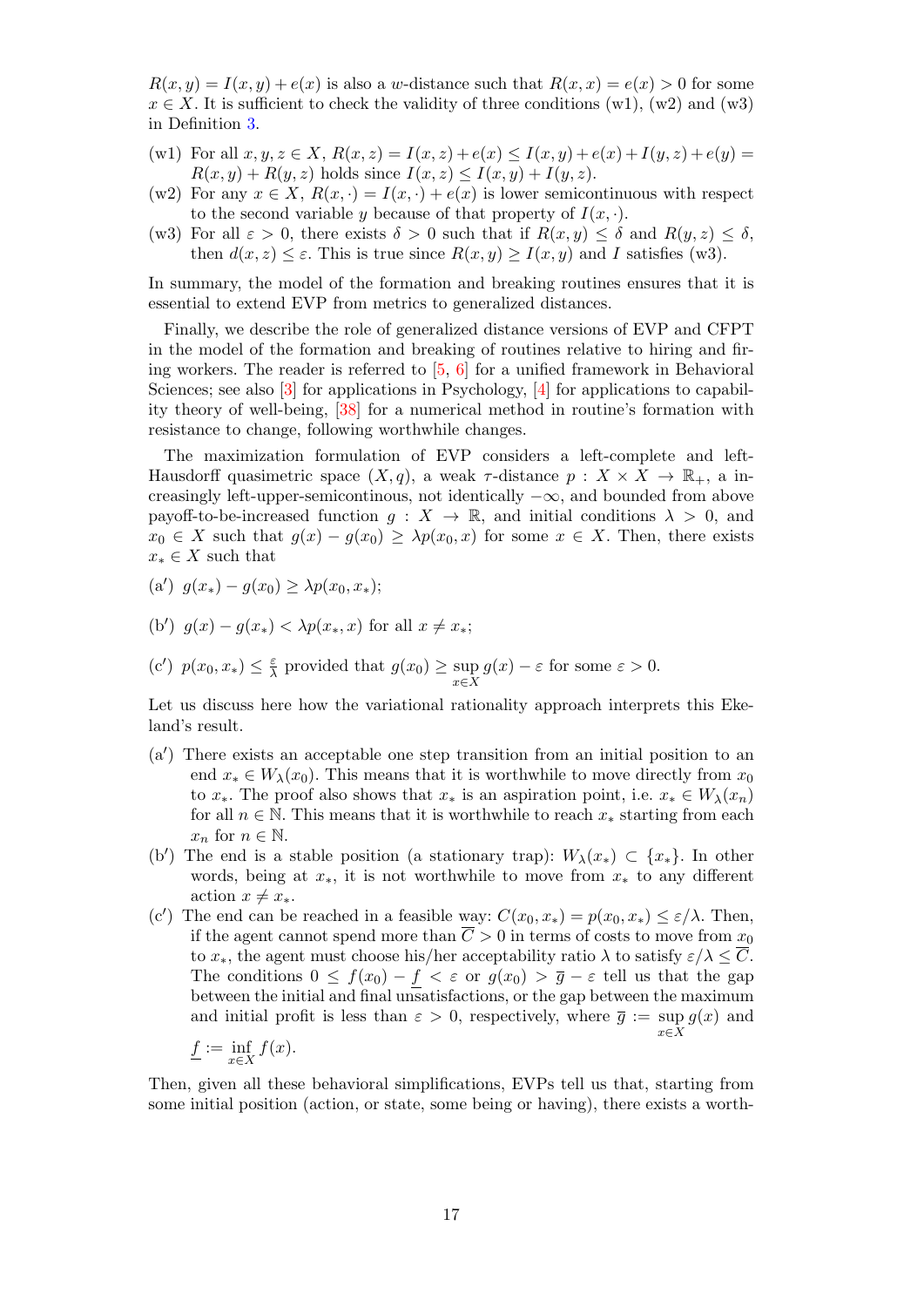while transition to a final variational trap  $x<sub>*</sub>$  (both an aspiration point and a stable point).

#### How hiring and firing routines form and break.

Our model explains the formation of routines (a routinization process) in terms of the convergence of an organizational worthwhile stay and move dynamic to a variational trap, seen as a permanent routine. Our example shows how hiring and firing routines form, gradually, after a lot of repetitions, in response to a more and more similar stimuli (context, environment, cue). This models fairly well the well known and concrete study of Feldman [26] on hiring and firing routines. Let us consider the main elements which favor such a routinization process to end in a routine.

(A) The repeated "habit-loop" of a routinization process. Following Duhigg, routines in [39] can be seen as a three-part "habit loop": a cue (stimuli), a behavior (action/response) and a reward (payoff). In our model, each current period  $n + 1$ , the cue is the stimuli given by the last unsatisfaction to do not have succeeded to reach the optimum  $\bar{g} - g(x_n) = f(x_n) > 0$ , the behavior is the collective hiring, firing and repeated employment action  $x_{n+1}$  and the payoff is the difference between motivation and resistance to change

 $\Delta_{\lambda}(x_n, x_{n+1}) = M(x_n, x_{n+1}) - \lambda R(x_n, x_{n+1}) = A(x_n, x_{n+1}) - \lambda I(x_n, x_{n+1}).$ 

(B) The psychological state of the entrepreneur and his rationality. In Psychology, this state describes how, each period, the entrepreneur self regulates his activity, i.e. how, each current period, he chooses his current goal (goal setting), how he tries to reach this goal (goal striving), and how he pursues or abandons this current goal (goal pursuit or goal disengagement). Using the machinery of the VR approach in  $[5, 6]$ , the present paper supposes that the current proximal goal of the entrepreneur is, each current period  $n + 1$ , to find a worthwhile change  $x_{n+1} \in W_{\lambda}(x_n)$ . Then, the agent is proactive, bounded and procedural rational. Each period, he tries to satisfy with not too much sacrifices, balancing motivation and resistance to change, desirability and feasibility issues. This generalizes in several directions the famous static satisficing approach by Simon [40], adding, in a dynamic context, motivation (desires) and resistance to change (sacrifices) to the analysis. Worthwhile to change conditions drive, implicitly, three main and famous psychological theories of the entrepreneur: i) in Economics, the Schumpeterian theory of the entrepreneur [41] shows how the entrepreneur, being resilient to the accumulation of obstacles to change have the energy to break resistances and the motivation to innovate, ii) in Psychology, Ajzen's theory of planned behavior [42] shows how intentions to act balance perceptions of personal attractiveness (desirability), social norms, and feasibility, iii) in Management Sciences, Shapero's theory of entrepreneurial [43] intentions balances perceptions of personal desirability, feasibility, and propensity to act.

(C) The role of the environment/context. In Behavioral Sciences the stability of the context (the recurrence of a similar context/environment which acts as a trigger) is a necessary condition for the formation of routines. In this paper, the stability of the context is a condition for the convergence to a variational trap. This stability is defined by the regularity of the (VR) structure, i.e. the regularity (upper semicontinuity) of the payoff to be increased, in our model the current profit of the entrepreneur  $q(.)$ , and the lower semicontinuity in the second variable of the inconvenience-to-change function which is a w-distance.

(D) The routinization process. The hiring/firing process becomes more and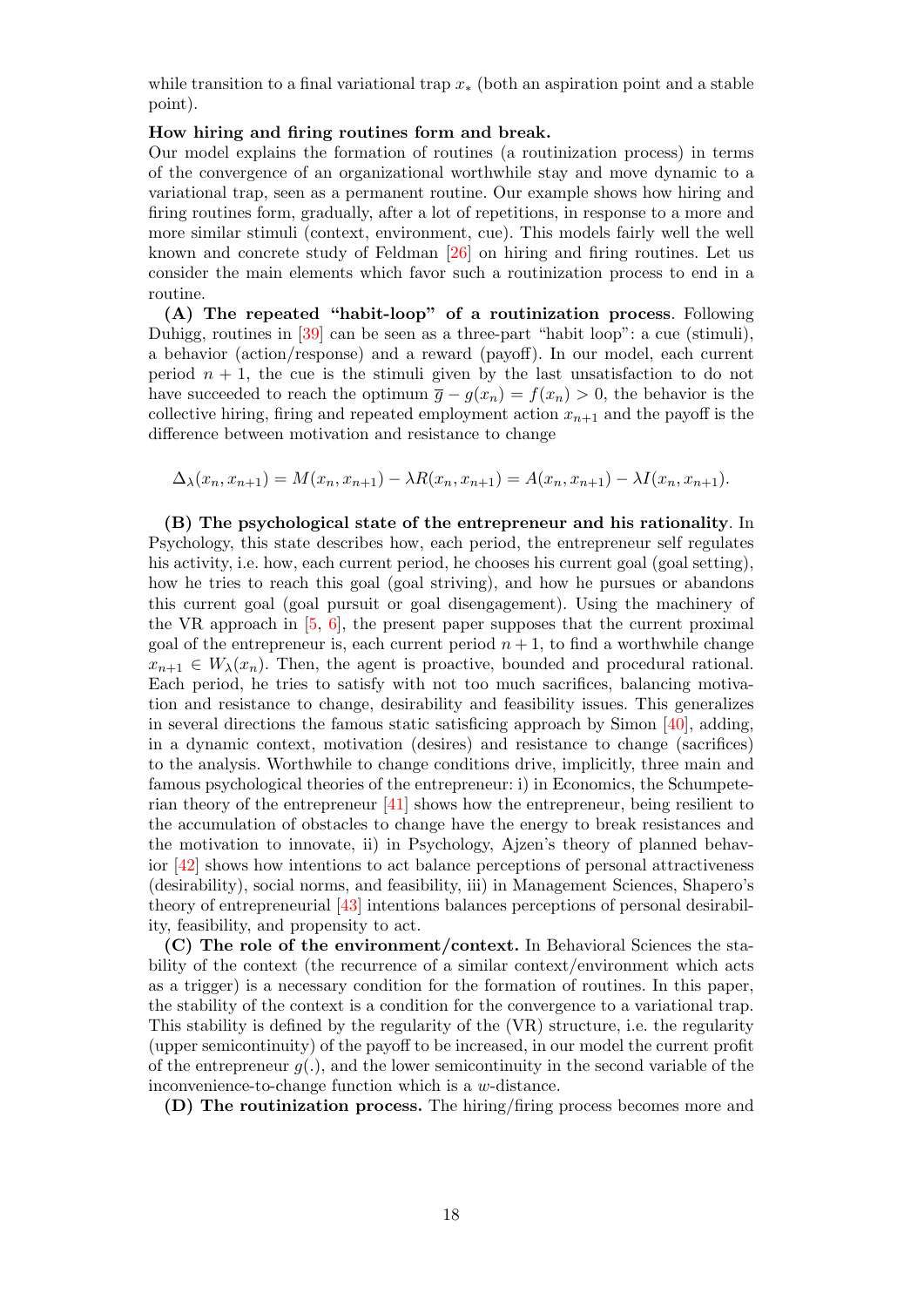more similar to end in an employment routine where no worker is hired or fired. Then, the structure of competences remains the same and the firm stops to innovate. The process ends in a variational trap. In our (VR) model, the formation of a hiring and firing routine comes from the balance between motivation and resistance to change, when, at the end, resistance to change wins. Routines break in the opposite case, when the habit loop breaks because motivation to change wins.

#### Conclusions

— The main results of this paper says that many recent versions of Ekeland's variational principle with generalized distances are equivalent to the original one in the metric setting.

— We formulate both weak  $\tau$ -distance and quasi-distance versions of Ekeland's variational principle as well as Caristi's fixed-point theorem and prove that they are equivalent in the sense that one can be derived from another.

— While they are equivalent, the generalized distance versions are essential for applications in the formation and breaking routines of hiring and firing workers.

— In [22], the authors introduced the notion of  $\lambda$ -spaces which is much weaker than cone metric spaces and then established some critical point theorems and Ekeland-type variational theorems in the setting of  $\lambda$ -spaces. In [44], a modification of the notion of a w-distance was presented to further extend some fixed-point results for generalized contractive set-valued maps on complete preordered quasimetric spaces. In [45], new fixed-point theorems under c-distance in ordered cone metric spaces were established. Our further research will examize whether they are equivalent to our results as well.

#### Acknowledgment

The contribution of the first author was completed while visiting Aix-Marseille University with a GREQAM AMSE grant. The work of the second author was supported by the National Foundation for Science and Technology Development of Vietnam (NAFOSTED) under grant no. 101.01-2014.62. The authors are grateful to the anonymous referee for his/her helpful remarks, which allowed us to improve the original presentation.

#### References

- [1] Ekeland I. Nonconvex minimization problems. Bull Amer Math Soc. 1979;1:432-467.
- [2] Aydi H, Karapınar E, Vetro C. On Ekeland's variational principle in partial metric spaces. Appl. Math. Inf. Sci. 2015;9(1):257-262.
- [3] Bao TQ, Mordukhovich BS, Soubeyran A. Variational analysis in psychological modeling. J Optim Theory Appl. 2015;164:290–315.
- [4] Bao TQ, Mordukhovich BS, Soubeyran A. Fixed points and variational principles with applications to capability theory of wellbeing via variational rationality. Set-Valued Anal Anal. 2015;23:375-398.
- [5] Soubeyran A. Variational rationality, a theory of individual stability and change: worthwhile and ambidextry behaviors. GREQAM, Aix-Marseillle University, 2009. Preprint.
- [6] Soubeyran A. Variational rationality and the "unsatisfied man": routines and the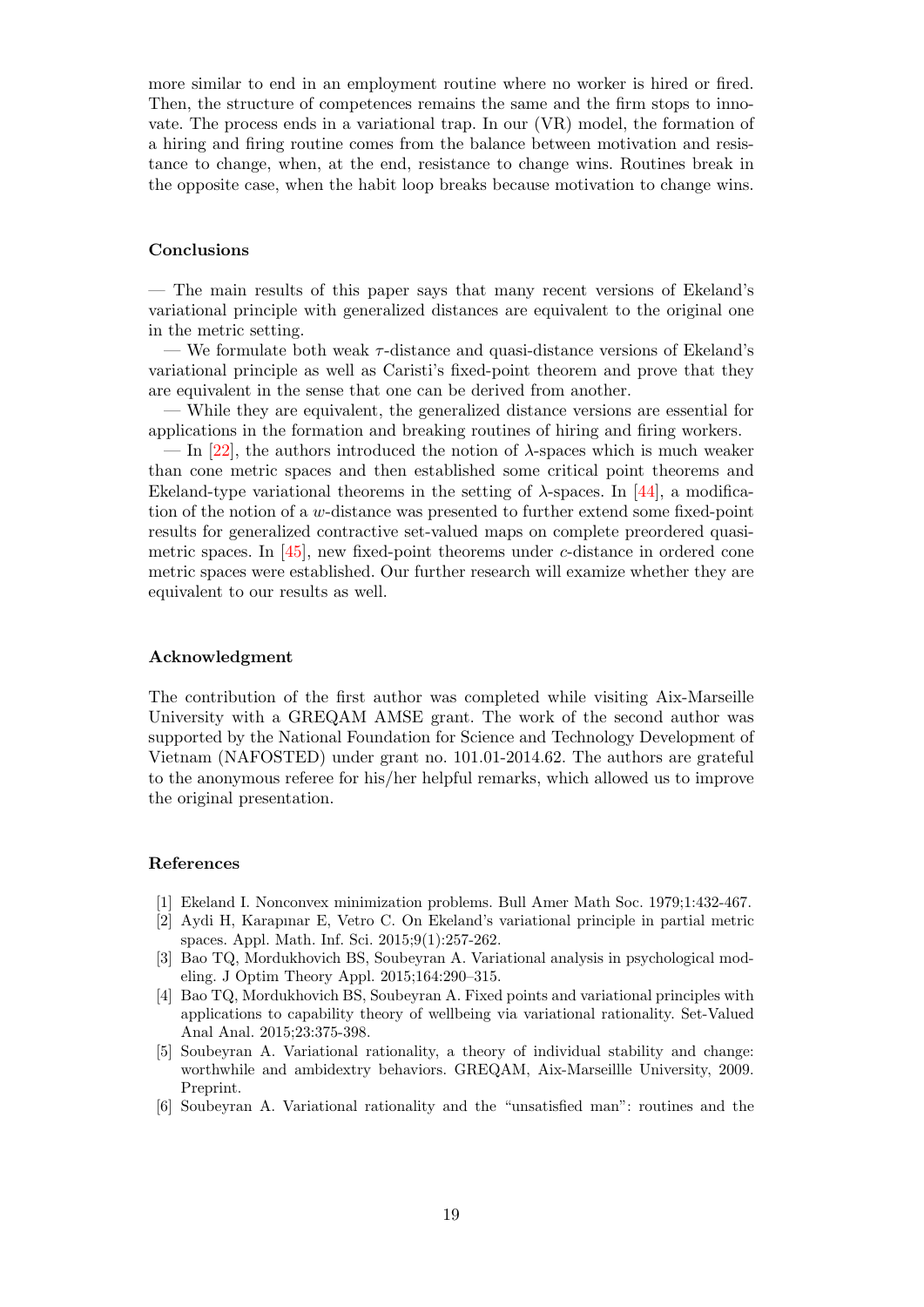course pursuit between aspirations, capabilities and beliefs. GREQAM, Aix-Marseillle University, 2010. Preprint.

- [7] Caristi J. Fixed point theorems for mappings satisfying inwardness conditions. Trans Amer Math Soc 1976;215:241-251.
- [8] Takahashi W. Existence theorems generalizing fixed point theorems for multivalued mappings. In: Baillon J-B, Théra M. The editors. Fixed point theory and applications. Pitman Res Notes Math Ser. 252: Longman Sci Tech, Harlow; 1991. p. 397-406.
- [9] Oettli W, Théra M. Equivalents of Ekeland's principle. Bull Austral Math Soc. 1993;48:385-392.
- [10] Daneš JA. A geometric theorem useful in nonlinear analysis. Bull UMI. 1972;6:369-375.
- [11] Penot J-P. The drop theorem, the petal theorem and Ekeland's variational principle. Nonlinear Anal. 1986;10:813-822.
- [12] Bao TQ, Khanh PQ. Are several recent generalizations of Ekeland's variational principle more general than the original principle? Acta Math Vietnam. 2003;28:345-350.
- [13] Zhong CK. On Ekeland's variational principle and a minimax theorem. J Math Anal Appl. 1997;205:239-250.
- [14] Kada O, Suzuki T, Takahashi W. Nonconvex minimization theorems and fixed point theorems in complete metric spaces. Math Japon. 1996;44:381-391.
- [15] Suzuki T. Generalized distance and existence theorems in complete metric spaces. J Math Anal Appl. 2001;253:440-458.
- [16] Tataru D. Viscosity solutions of Hamilton-Jacobi equations with unbounded nonlinear terms. J Math Anal Appl. 1992;163:345-392.
- [17] Lin LJ, Du WS. Ekeland's variational principle, minimax theorems and existence of nonconvex equilibria in complete metric spaces. J Math Anal Appl. 2006;323:360-370.
- [18] Khanh PQ, Quy DN. A generalized distance and Ekeland's variational principle for vector functions. Nonlinear Anal. 2010;73:2245-2259.
- [19] Khanh PQ, Quy DN. On generalized Ekeland's variational principle and equivalent formulations for set-valued mappings. J Global Optim. 2011;49:381-396.
- [20] Ume JS. A minimization theorem in quasimetric spaces and its applications. Inter J Math Sci. 2002;31:443-447.
- [21] Bao TQ, Mordukhovich BS, Soubeyran A. Minimal points, variational principles, and variable preferences in set optimization. J Nonlinear Convex Anal. 2015;16(8):1511- 1537.
- [22] Lin LJ, Wang SY, Ansari QH. Critical point theorems and Ekeland type variational principles with applications. J Fixed Point Theory Appl. 2011:doi.10.1155/2011/914624.
- [23] Kirk WA, and Saliga LM. The Brézis-Browder order principle and extensions of Caristi's theorem. Nonlinear Anal. 2001;47(4):2765-2778.
- [24] Qiu J-H. On Ha's version of set-valued Ekeland's variational principle. Acta Math. Sinica 2012;26:717-726.
- [25] Qiu J-H. Set-valued quasi-metrics and a general Ekeland's variational principle in vector optimization. SIAM J. Control Optim. 2013;51:1350-1371.
- [26] Feldman M. Organizational routines as a source of continuous change. Organ Sci. 2000;11:611-629.
- [27] Kremer M. The O-ring theory of economic development. The Quarterly Journal of Economics. 1993;108:551-575.
- [28] Gal D. A psychological law of inertia and the illusion of loss aversion. Judgement and Decision Making. 2006;1:23-32.
- [29] Khanh PQ, Quy DN. Versions of Ekeland's variational principle involving set perturbations. J Global Optim. 2013;57:951-968.
- [30] Bao TQ, Mordukhovich BS. Relative Pareto minimizers for multiobjective problems: existence and optimality conditions. Math Progr. 2010;122:301-347.
- [31] Göpfert A, Riahi H, Tammer C, Zălinescu C. Variational Methods in Partially Ordered Spaces. Springer; 2003.
- [32] Qiu J-H, Li B, He F. Vectorial Ekeland's variational principle with a w-distance and